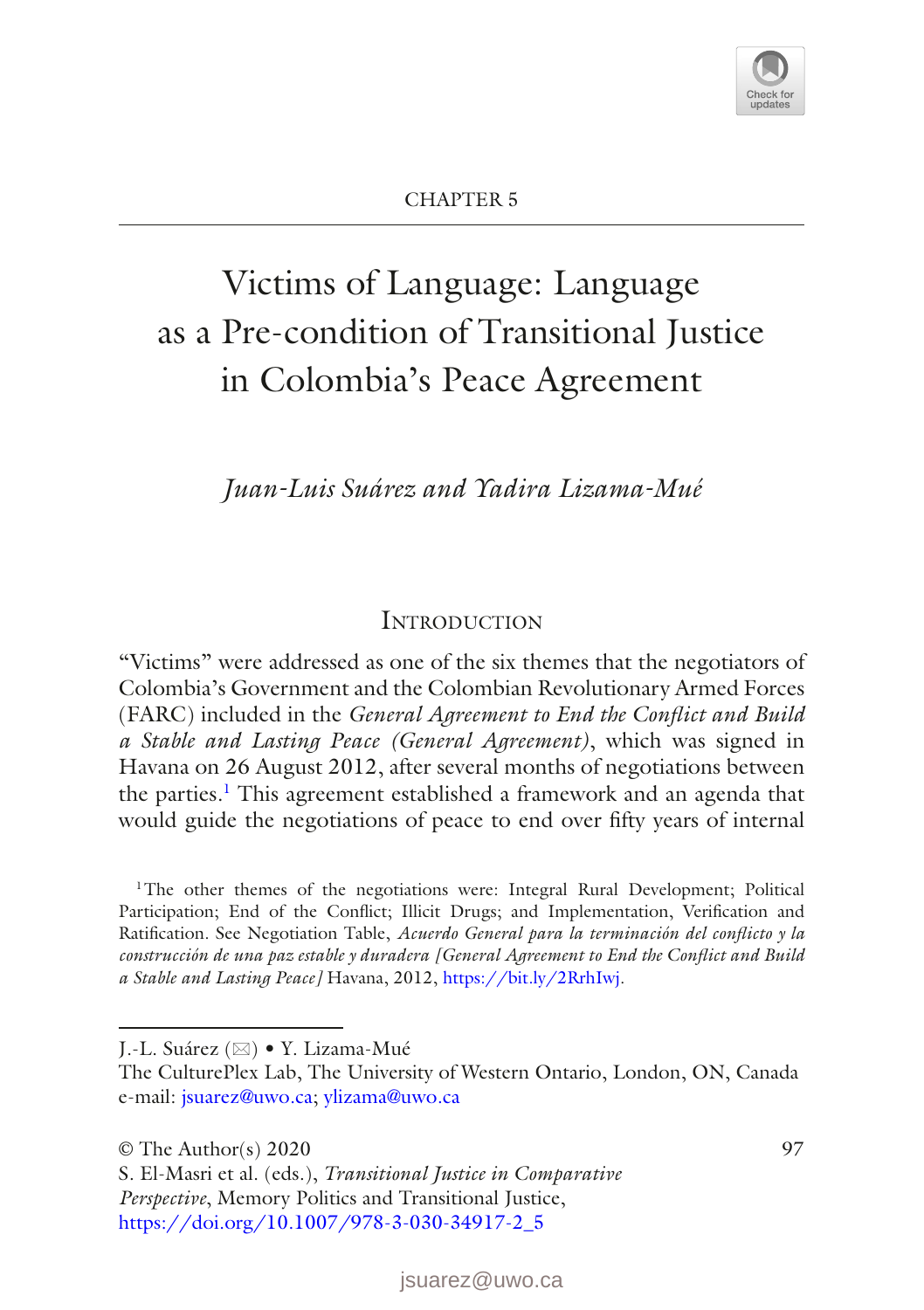armed conflict. The very short *General Agreement*, which resulted from secret "exploratory conversations," did not explicitly mention the term "transitional justice," although its stated goal, "to compensate the victims [was] at the center of the agreement."<sup>[2](#page-1-0)</sup> It also listed two subthemes that organised this part of the ensuing negotiations: victims' human rights and truth<sup>[3](#page-1-1)</sup>

In the *Final Agreement* signed in 2016, "victims" are included in section five. This section creates a very innovative and comprehensive System of Truth, Justice, Reparation and Non-Repetition, in what can be described as a true attempt to delineate the mechanisms that would make the sections of the agreement that deal with "transitional justice" a cornerstone of a successful peace process. Thus, the *Final Agreement* aims at establishing the ameliorating conditions that would guarantee a "stable and longlasting peace" beyond the military end of the conflict by combining two formal transitional justice processes: judicial mechanisms to oversee great violations of human rights and international humanitarian law, and extrajudicial mechanisms to shed light on "what happened," to search for the disappeared and to compensate the victims.

This chapter will not delve into these processes, but focuses instead on the specific language used to talk about victims during the peace negotiations in Havana, and in the *Final Agreement*. The objective is to determine whether the goals established in the *General Agreement* of 2012 around the victims of the conflict are reflected during the conversations and clearly included in the final peace agreement. The present research is part of a broader project of Peace Innovation developed at Cultureplex Lab that looks into how artificial intelligence, statistical computing and digital methods in general can support and assist transitional justice and peace-building processes. Taking the case study of Colombia, this project responds to the challenge of building a stable and long-lasting culture of peace in the country—an intention clearly expressed throughout the negotiations period and in the *Final Agreement*—by analysing, in this particular research, the role of language in peace processes.

<span id="page-1-0"></span><sup>2</sup> Although there is a policy consensus "that victims should be included in transitional justice processes" the broadness of definitions and the lack of precision in the used language leaves a wide space for political interpretations about what this inclusion means and how it will be interpreted. See Astrid Jamar, *Victims Inclusion and Transitional Justice: Attending to the Exclusivity of Inclusion Politics: PA-X Report: Transitional Justice Series* (Edinburgh: The University of Edinburgh, 2018), 2.

<span id="page-1-1"></span>3Negotiation Table, *General Agreement*, 3.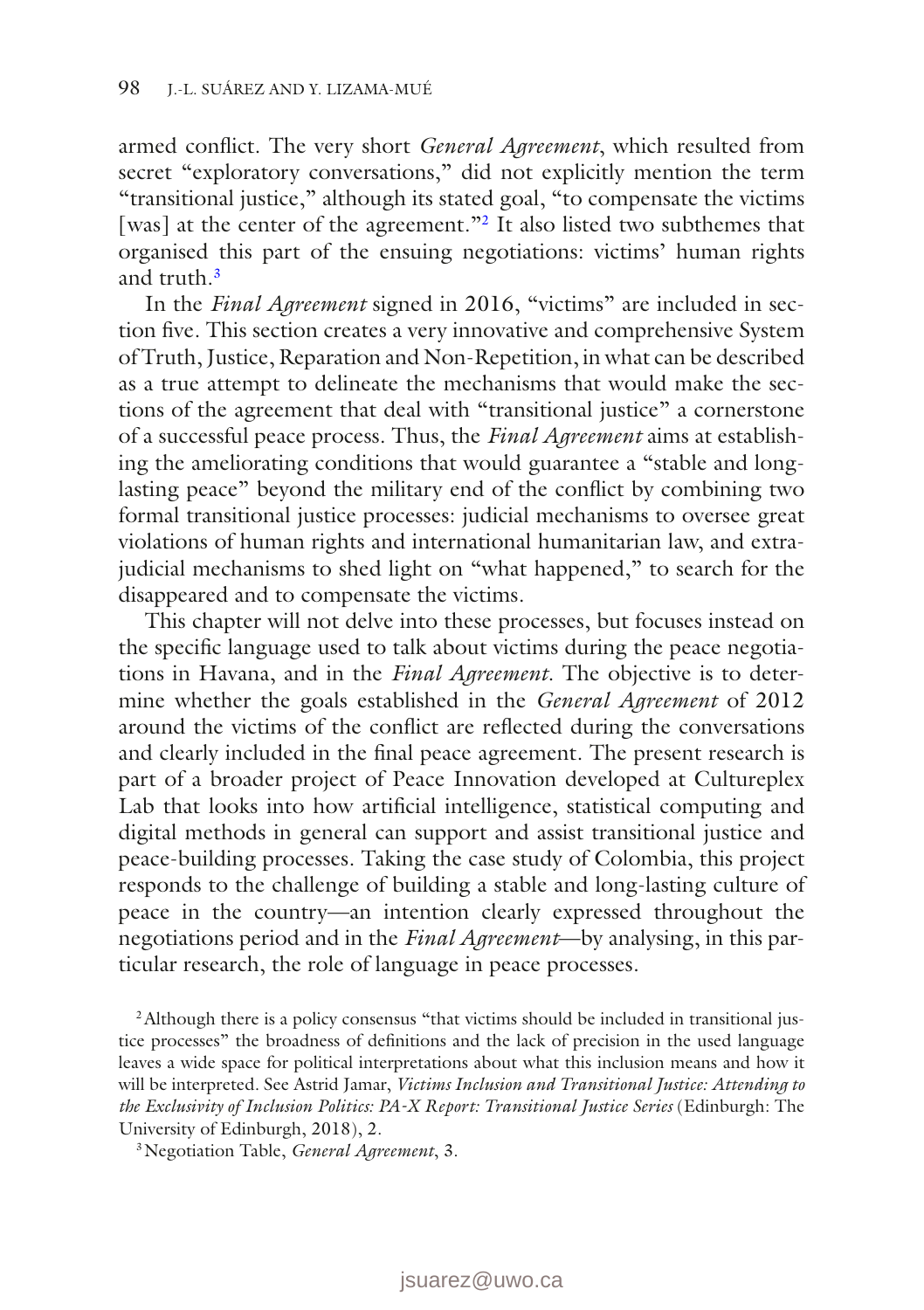We argue that language itself—the very tool that makes the peace conversations possible—is a key improving factor in any peace process. The effectiveness and quality of the peace achieved depends to a large extent on the accuracy of the language used in both negotiating and ultimately formulating the agreements. The reason is not only that language is the foundation that makes the conversations possible and substantiates the future resolution of conflicts by political means, but that the life of the agreement after its ratification will entirely depend on the ability of the language used to continue to be relevant, accurate and clear about the type of peace the parties have agreed to support. In Colombia, this desire is reflected in the very title of the *General Agreement* and the *Final Agreements*; they state that to be true and effective, peace needs to be "stable and long-lasting." Victims are supposed to be at the centre of this goal.

Accurate language in peace agreements is an ameliorating factor that can support many of the pre-conditions of transitional justice processes described in the introduction of this volume. We consider it is a transversal component that, if used properly, can legally set the grounds to foster preconditions of transitional justice needed to achieve the desired state of peace. In the specific case of the inclusion of victims, that has been framed as a global transitional justice priority to further legitimise institutional efforts, language should describe what is being promoted at a high policy level, what is provided for in peace processes and how both policy provisions and peace agreement commitments get translated into practice for the benefit of the victims and the overall peace.

Accurate language in peace documents is an ameliorating factor that directly affects the stability of peace in the post-agreement period. The Arabs and the Israelis, for example, have a different understanding of the famous UN resolution 242, approved by the Security Council after the Six Day War in 1967. The provision of the resolution expresses the:

establishment of just and lasting peace in the Middle East should include the application of both the following principles:

- withdrawal of Israeli armed forces from territories occupied in recent conflict;
- termination of all claims or states of belligerency and respect for … territorial integrity … of every State in the area and their right to live in peace within secure and recognized boundaries.<sup>4</sup>

<span id="page-2-0"></span>4UN Security Council, *UN Resolution 242*, (1967). [https://undocs.org/S/RES/242\(1967\)](https://undocs.org/S/RES/242(1967)).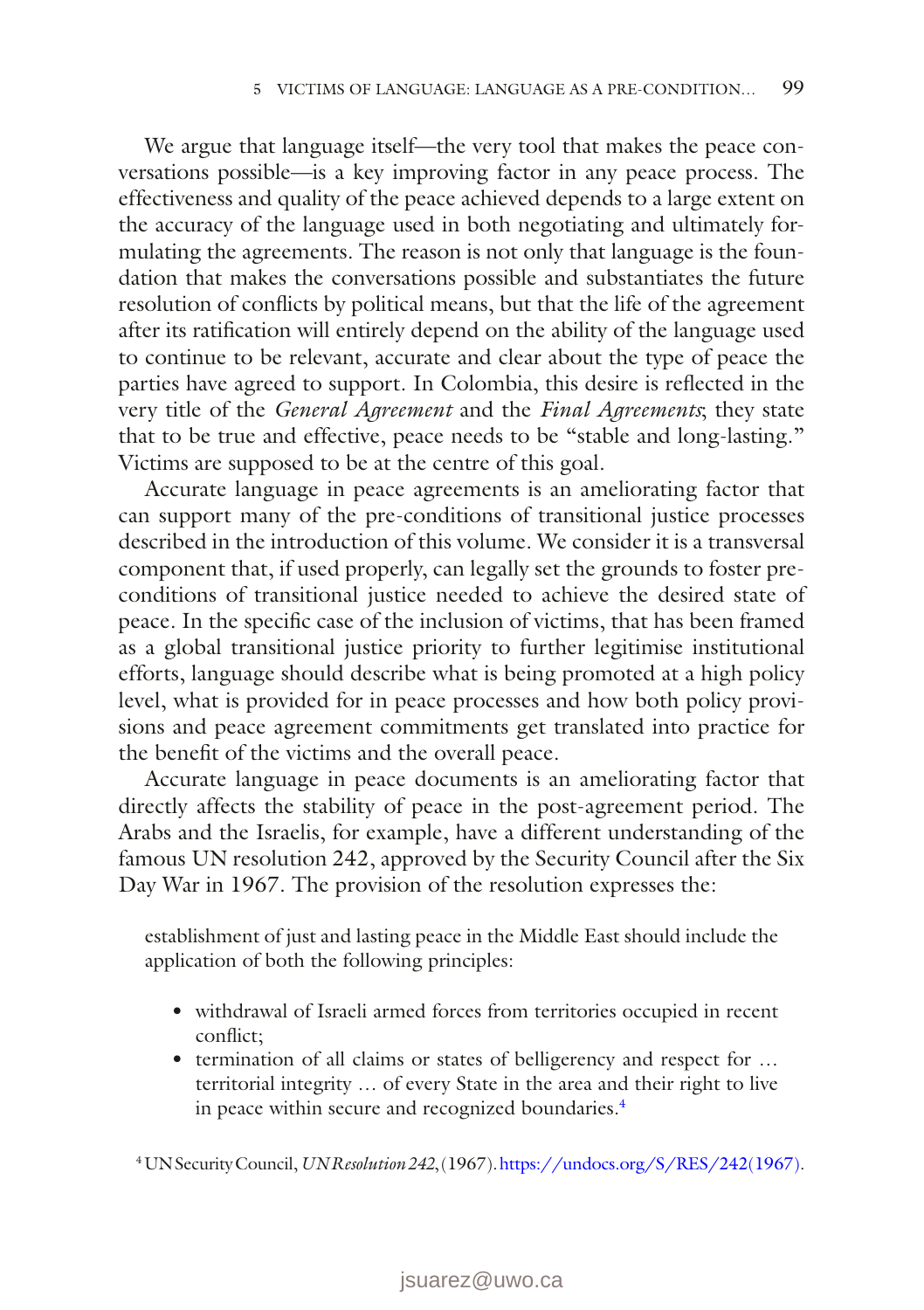The Israelis claimed that they should not withdraw from all the territories that they occupied as the English version talked about "territories occupied," while the Arabs claimed that this is not true as the preamble and the French translation, which together with the English version is an official UN version of the document, talks about "Retrait de forces armees israeliennes des territories" (with emphasis on "the," which was not present in the English version). That is why it was possible to raise the question as to whether Israel was actually asked to withdraw from all the territories occupied in the recent conflict, or to withdraw from some, but not all, territories. Finally Israel did not withdraw its pre-Six Day War borders and Arabs countries still argue about the issue.

This example shows how a prior agreement about the meaning and interpretation of the language used in transitional justice processes is a key for a successful and effective implementation of its contents. This is even more important today, a moment in which digital tools and data technologies are being used globally to disrupt the trust in language and truth as pre-conditions of any conflict resolution, regardless of the scale of the conflict and the political regime in which the conflict erupts. In societies such as Colombia's embarked in a process of transitional justice, an agreement about what language will be used and how it will be used will prove key to achieve the long-lasting peace the parties aspired to when starting the negotiations.

#### DATA AND METHODOLOGY

The Negotiation Table in Havana created a website to publish the documents issued by the delegations, inform the public about the progress being made during the negotiations, publicise the drafts of the provisional agreements and collect the proposals to be included in the conversations submitted by the public. After the end of the negotiations, the Office of the High Commissioner for Peace of the Colombian Government published a website to host all the documents that had made up the original website of the Negotiation Table.<sup>[5](#page-3-0)</sup>

The language and documents analysed for this article were recovered from the documentation published on the original website of the Negotiation Table. These 137 documents, published between 2012 and

<span id="page-3-0"></span><sup>&</sup>lt;sup>5</sup>The documents can be found at [https://goo.gl/Ji9y4s.](https://goo.gl/Ji9y4s) The original website was removed from [www.mesadeconversaciones.com.co,](http://www.mesadeconversaciones.com.co) which is currently offline.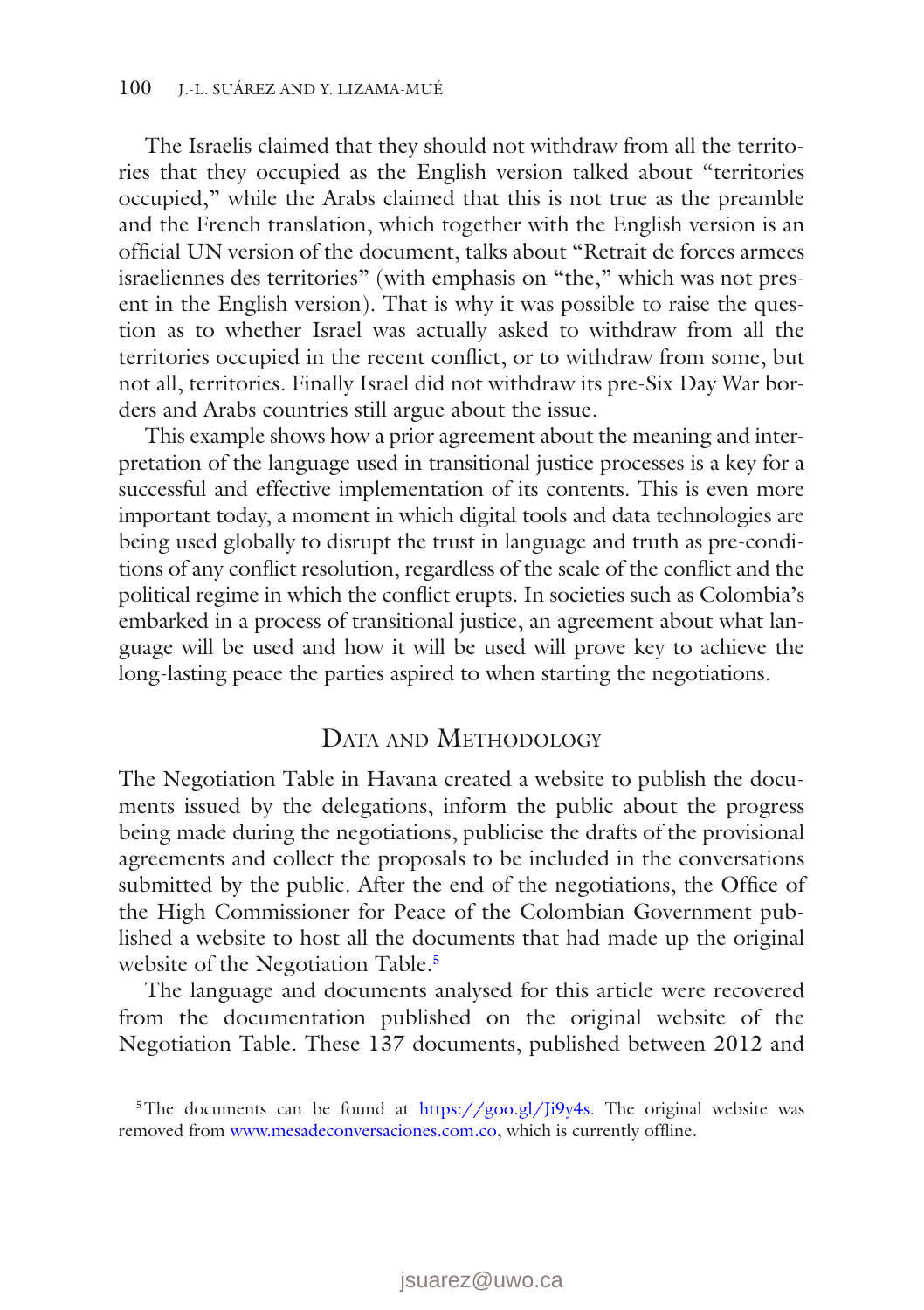| Category                              | Sub-category              | Number of<br>documents |
|---------------------------------------|---------------------------|------------------------|
| Final agreement                       | Final agreement           |                        |
| Historical Commission of the Conflict | Relatorías                | 2                      |
| and its Victims                       | Reports                   | 10                     |
| General documents                     | Reports                   | 4                      |
|                                       | Draft of joint agreements | 13                     |
|                                       | Joint media reeleases     | 107                    |
| Total                                 |                           | 137                    |

<span id="page-4-0"></span>**Table 5.1** Number of documents published during the negotiations

2016, are organised in three categories (Table [5.1\)](#page-4-0): first, General Documents that include the drafts of joint agreements, reports and the media releases of the Negotiation Table; second, Historical Commission of the Conflict and Its Victims, that includes reports and *relatorías* (curated summaries of the reports) written by academics to explain the causes of the armed conflict; and third, the Final Agreement. The year that ended the conflict, 2016, was the most prolific in terms of the volume of publications[.6](#page-4-1)

The Negotiation Table published fifty-five documents in 2016, thirty in 2015, twenty in 2014, twenty-five in 2013 and just seven from September to December 2012 (Fig. [5.1](#page-5-0)). The date that the parties announced the protocols for a definite ceasefire and laying down arms, 5 August 2016, was the day with the most number of publications.

The data was processed with Python, $\frac{7}{9}$  a generic and modern computing language, widely used for text analytics. Python is enriched with computing libraries like Scikit Learn<sup>8</sup> for machine learning applications and

<span id="page-4-1"></span><sup>6</sup> In February 2015, the ten reports and two *relatorías* of the Historical Commission of the Conflict and its Victims were published together as a book. See Comisión Histórica del Conflicto y sus Víctimas, *Contribución al entendimiento del conflicto armado en Colombia [Contribution to the understanding of the armed conflict in Colombia]* (Bogotá: Ediciones Desde Abajo, 2016).

<span id="page-4-2"></span>7Python Software Foundation, *Python*. Accessed December 26, 2017. [https://www.](https://www.python.org/) [python.org/](https://www.python.org/).

<span id="page-4-3"></span>8Fabian Pedregosa et al., "Scikit-Learn: Machine Learning in Python," *Journal of Machine Learning Research* 12 (2011): 2825−2830, [http://www.jmlr.org/papers/v12/pedrego](http://www.jmlr.org/papers/v12/pedregosa11a.html)[sa11a.html.](http://www.jmlr.org/papers/v12/pedregosa11a.html)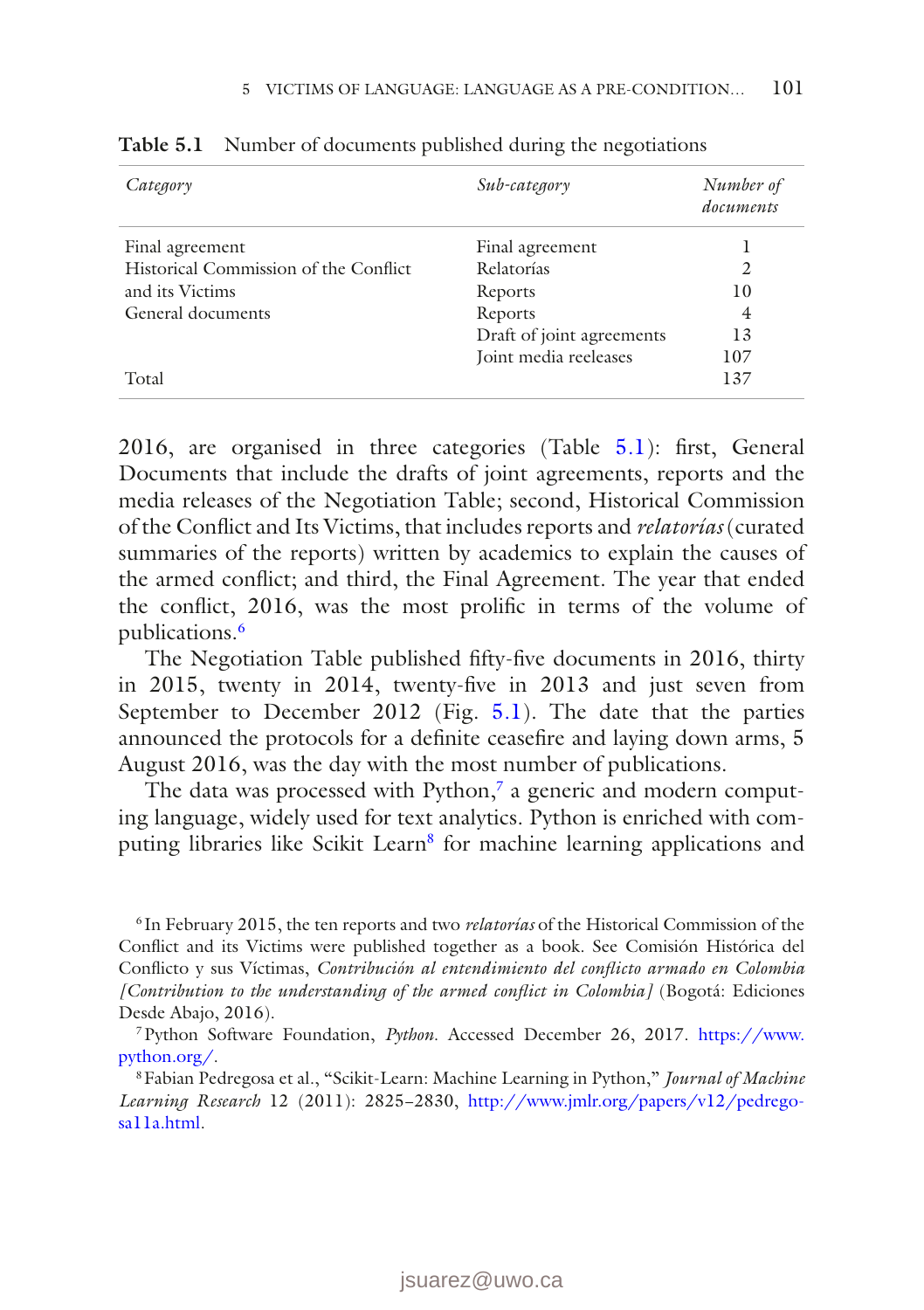<span id="page-5-0"></span>

Fig. 5.1 Number of publications per year

SciPy<sup>[9](#page-5-1)</sup> for mathematical analysis. Both were used in this study. We filtered out from the total corpus, common Spanish words like prepositions, articles, demonstrative pronouns, among others; repeated headings and footers were also removed. By doing this, we eliminated the so-called stop-words and just used for the analysis the most relevant categories of words from a semantic point view. Using natural language processing techniques and Python libraries, specifically NLTK,<sup>10</sup> we analysed the text of the documents classified in Table [5.1](#page-4-0), searching for keywords that help us to describe the discourse of peace and paying special attention to the term "victim(s)."

In addition, we performed a close reading of all the relevant documents released by the Negotiation Table including the *Final Agreement*, and press conferences reports released on important dates during the period. The result is a combination of methods of language and discourse analysis that seeks to determine what the language of the Final Agreement between the Colombian government and the FARC really says about the victims of the conflict, including positive outcomes and certain shortfalls.

<span id="page-5-1"></span><sup>9</sup>Eric Jones et al., *SciPy: Open Source Scientific Tools for Python.* Accessed December 26, 2017.<https://www.scipy.org>.

<span id="page-5-2"></span><sup>10</sup> Steven Bird, Ewan Klein and Edward Loper, *Natural Language Processing with Python* (California: O'Reilly Media, 2009), <http://www.nltk.org/book/>.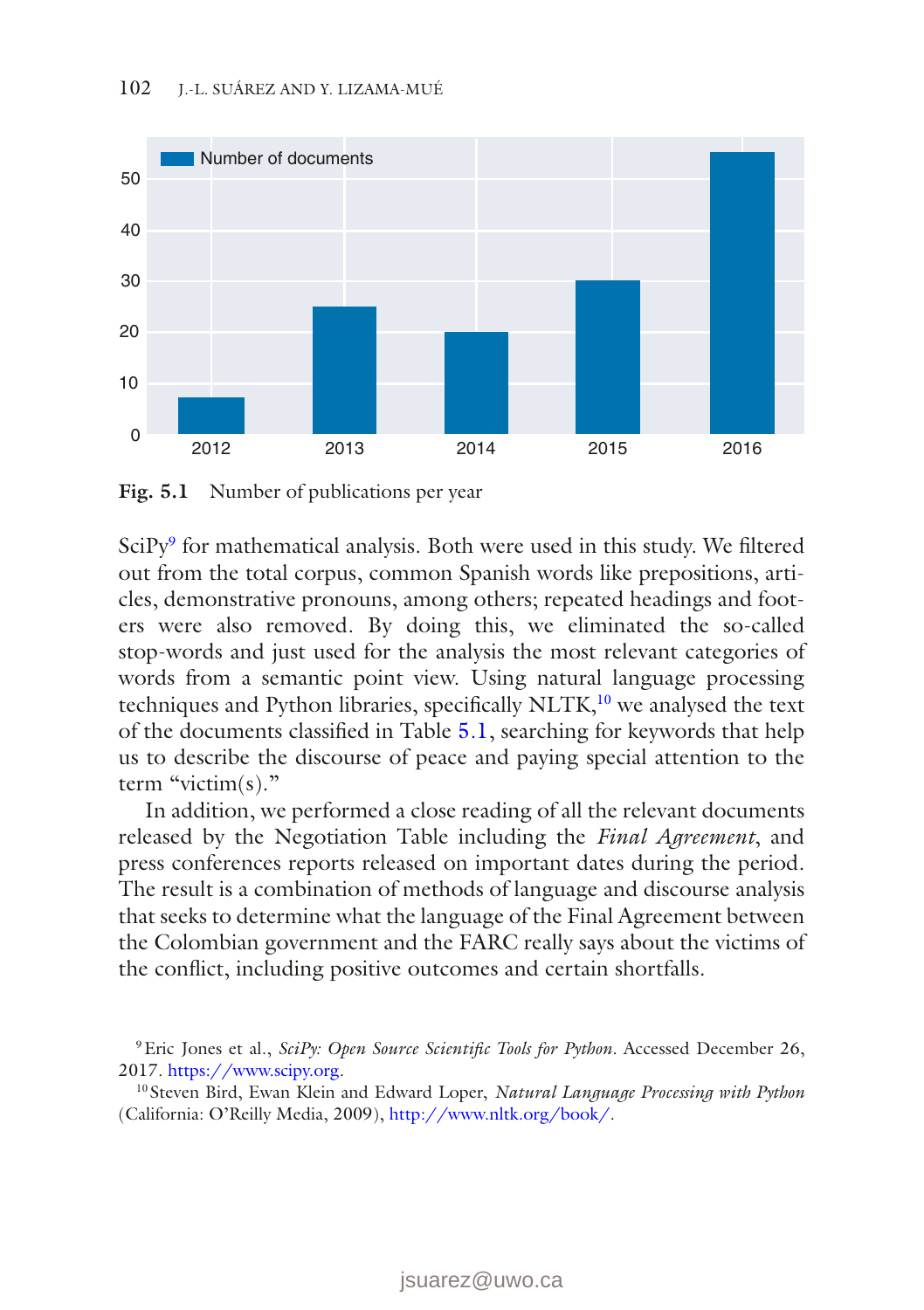#### The Mentions of Victims During the Negotiations

The public phase of the dialogue between the Government of Colombia and the FARC took place in Havana from 4 September 2012 to 24 August 2016. The victory of the "No" side in the plebiscite, held on 2 October 2016 to approve the peace agreement, forced the negotiating parties to return to Havana and correct the original agreement. The Final Agreement was signed on 24 November 2016 and ratified by the House of Representatives and the Senate on 30 November 2016, officially ending the negotiations process.

Although the conversations were secret, and the minutes of the negotiations have not been made public, both parties were prudent in what they chose to publish and when they chose to do so. They were forthcoming with the public about where the dialogue stood at several junctures in the process. The number of joint media releases issued throughout the more than four years of negotiations and the immediate publication about the agenda after the preliminary joint agreements were made is the best evidence of the parties' will to keep the public informed.

Three factors contributed to the healthy balance between transparency and privacy that made the process ironclad. First, the agenda for the negotiations had been clearly delineated in the *General Agreement*, [11](#page-6-0) signed in 26 August 2012 in Havana by Sergio Jaramillo and Frank Pearl, as representatives of the government and Mauricio Jaramillo, Ricardo Téllez, and Andrés París as representatives of the FARC.<sup>12</sup> Second, the procedure mandated that there would be no movement on other issues until the previous issues on the list had been agreed upon. And third, the government put in place a safety mechanism based on the principle that "nothing is agreed upon until everything has been agreed upon."<sup>13</sup> This also brought a very slow pace to the public phase of the negotiations in Havana.

Both parties stated, during the negotiations and in the *Final Agreement*, that "redress for victims is at the core of the agreement between the

<span id="page-6-1"></span><span id="page-6-0"></span>11Negotiation Table, *General Agreement*, 1.

12Also, Marco León Calarcá, Hermes Aguilar and Sandra Ramírez signed on behalf of the FARC. As witnesses, Carlos Fernández de Cossío and Abel García signed from Cuba; Dag Halvor Nylander and Vegar. S. Brynildsen from Norway; and Enrique Santos C., Álvaro Alejandro Eder, Jaime F. Avendaño, Lucía Jaramillo Ayerbe and Elena Ambrosi from Colombia.

<span id="page-6-2"></span><sup>13</sup>This is the principle ten of the "Working Rules of the Negotiation Table" included in the *General Agreement*.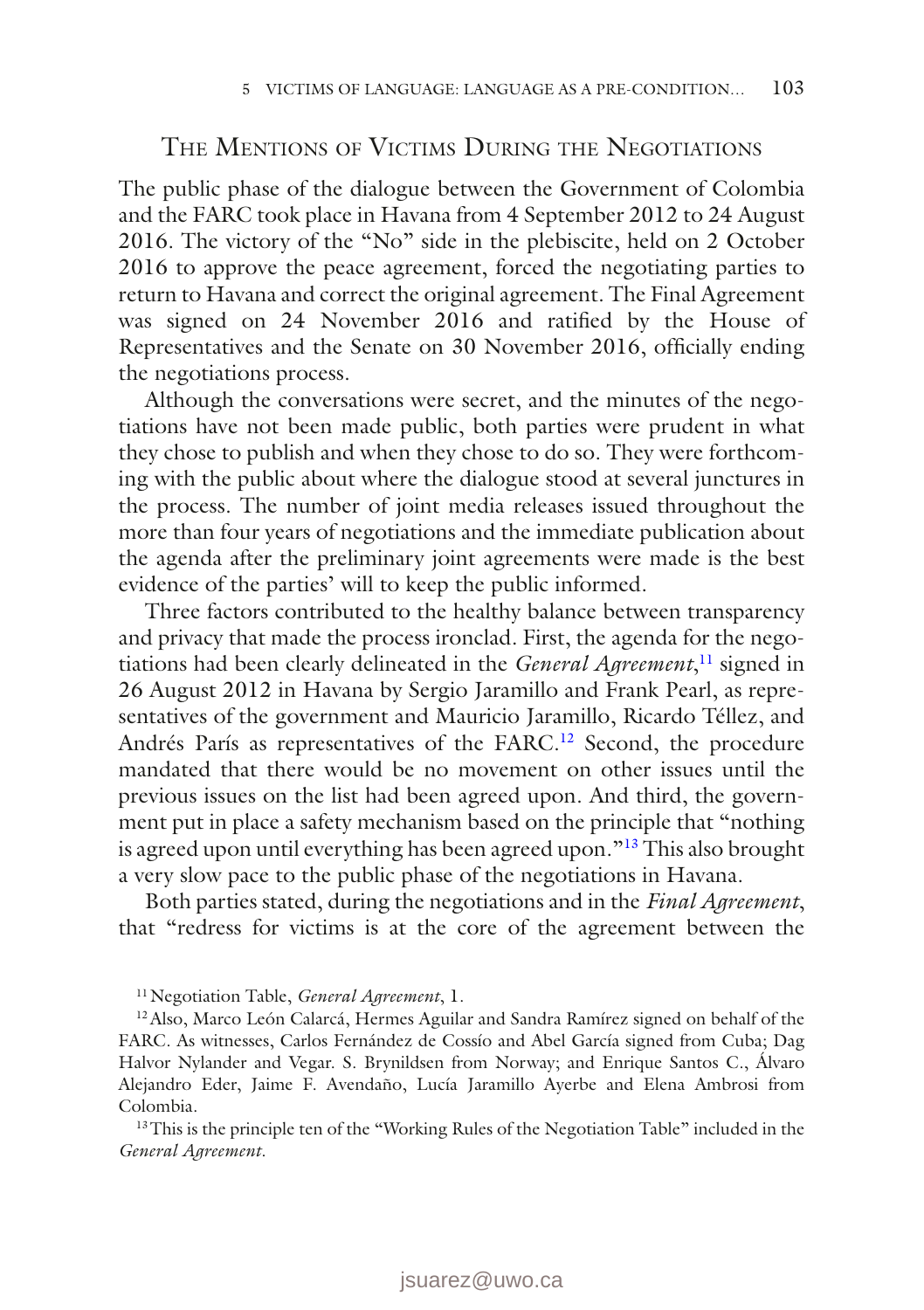National Government and the FARC-EP.["14](#page-7-0) The *Declaration of Principles*, [15](#page-7-1) that precedes the description of the mechanisms that make up the *Joint*  Agreement on Victims,<sup>[16](#page-7-2)</sup> also reflects "this commitment to the victims" that had been "the canvass of these conversations to make sure that the integral satisfaction of their rights to the truth, justice, reparations and non-repetition" was the cornerstone of the *Final Agreement*. [17](#page-7-3) Since the transitional justice approach foregrounds the significance of victim-centred processes, <sup>[18](#page-7-4)</sup> it is legitimate to investigate the agreement and question whether the language on victims contained in the documents of the negotiations held in Havana and in the *Final Agreement* account for this focus on the victims. Since there are some critiques of transitional justice that argue that "victims are (to varying degrees) instrumentalized in the pursuit of larger political and social goals,["19](#page-7-5) and in politics there used to be a gap between rhetoric and reality[20](#page-7-6) that has also been identified in the experiences of victims of transitional justice, $21$  it is important to understand to what extent the language of peace negotiation and the resulting agreement in Colombia reflect what the parties claim it to say.

In quantitative terms, the term "victims," and its semantic network of concepts, makes up a very small portion of the language used in Havana. It only became preeminent at very specific moments during the negotiations. The rest of the time victims are absent. The most frequent words used in all the official documents published by the Negotiation Table refer to general issues such as "agreement" (2234 times), "national" (2214),

<span id="page-7-0"></span>14Negotiation Table, *Final Agreement to End the Armed Conflict and Build a Stable and Lasting Peace*, trans. British Council in Colombia (Bogota: Office of the High Peace Commissioner, 2016), 132, <https://goo.gl/RDsEPe>.

<span id="page-7-1"></span>15Negotiation Table, *Comunicado Conjunto June 7, 2014 [Media Release]*, Havana. <https://goo.gl/jFcc3o>.

<span id="page-7-2"></span><sup>16</sup>Negotiation Table, *Borrador Conjunto Acuerdo sobre las Víctimas del Conflicto [Joint Agreement on Victims of the Conflict],* Havana, 2015. [https://goo.gl/KCrpP6.](https://goo.gl/KCrpP6)

<span id="page-7-3"></span><sup>17</sup>The Media Release of 7 June 2014 exactly repeats: "redress for victims is at the core of the agreement." See Negotiation Table, *Comunicado Conjunto June 7, 2014*, 1.

<span id="page-7-4"></span>18Vasuki Nesiah, *Transitional Justice Practice: Looking Back, Moving Forward*, (Amsterdam: Impunity Watch, 2016), 24.

<span id="page-7-5"></span><sup>19</sup>Kieran McEvoy and Kirsten McConnachie, "Victimology in transitional justice: Victimhood, innocence and hierarchy," *European Journal of Criminology* 9, no. 5 (2012): 527–538.

<span id="page-7-6"></span>20Mark Thompson, *Enough Said: What's Gone Wrong with the Language of Politics?* (New York: St. Martin's Press, 2016), 92.

<span id="page-7-7"></span><sup>21</sup> Kieran McEvoy and Kirsten McConnachie, "Victimology in transitional justice," 528.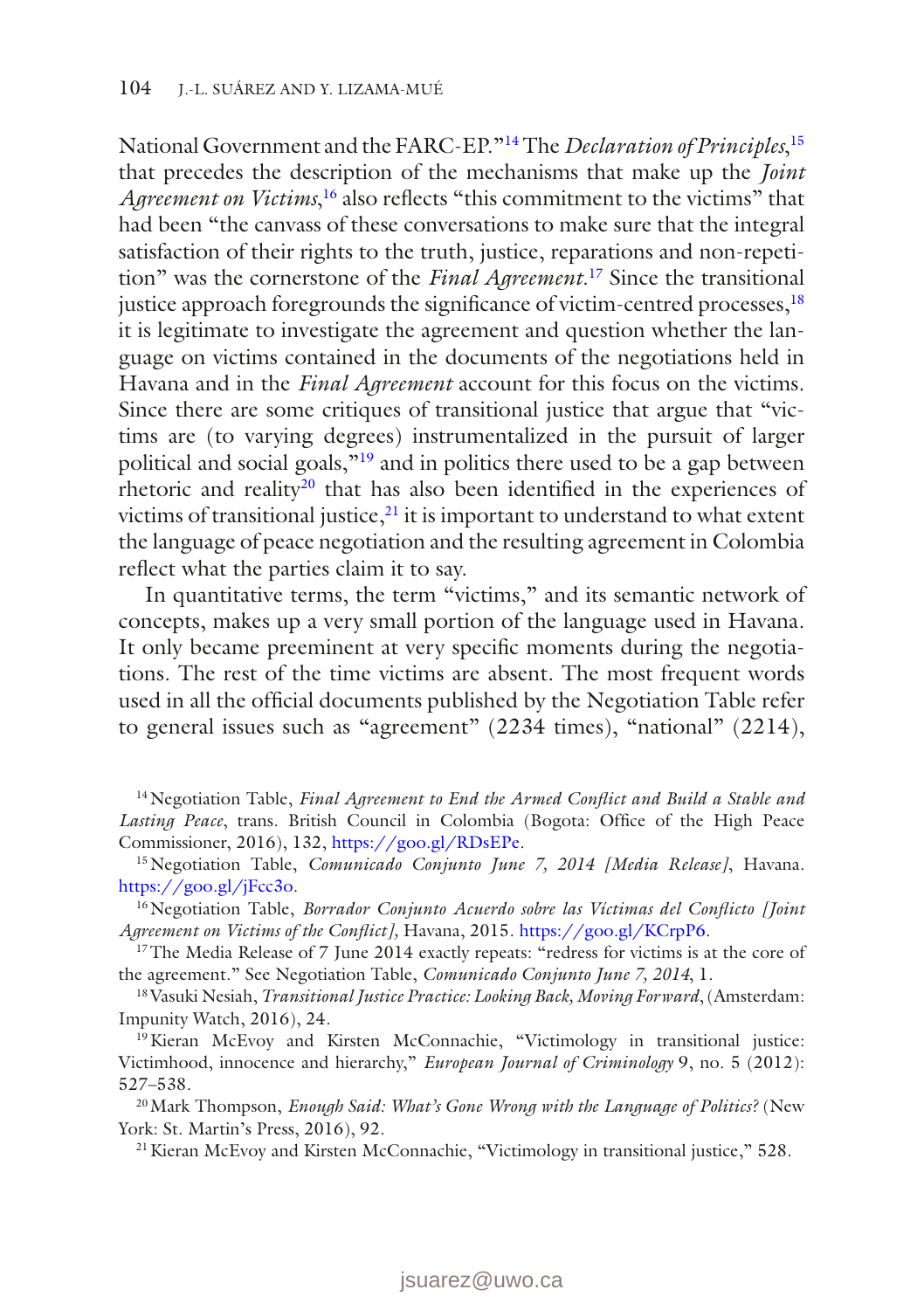"conflict" (1619), "government" (1586), "FARC-EP" (1374), "politics"  $(1365)$ , "Colombia"  $(1337)$  or "peace"  $(1317)$ . "Victim(s)" appears only sixteenth most frequently (833) and it makes for 0.14 percent of the total words used in the published documents. This percentage rises to 0.61 percent when the context is only the preliminary agreement on victims on the negotiation agenda. In fact, the semantic role of the victims in the documents of the negotiations is very limited.

The moments at which "victims" become semantically relevant are few, but very significant, namely, in the text of the *Joint Agreement on Victims* and in the *Final Agreement*. However, this apparent significance is diminished when the language on victims is scrutinised within the context of the preliminary *Joint Agreement*. Then, the term moves to the background and gives way to legal and political agreements that it was hoped would make both the culprits and the truth emerge. In fact, despite the strong philosophical and doctrinal intent on the part of the signatories to "do" justice for victims, the victims are directly made present only in the margins of that provisional agreement (in the sections on truth and reparations), indirectly in the main section of the *Joint Agreement on Victims* (in the section on justice) and almost absent in the section on non-repetition.<sup>[22](#page-8-0)</sup> In addition, the analysis of the language of this part of the agreement shows that for the victims to exist, both as mentioned entities and subjects of civic rights, it was previously necessary to explicitly redefine the "conflict" as an "armed conflict." This redefinition lasted only for a short period. It was used by the government before the negotiations started, by some of the historians writing for the Historical Commission, and a few times in the *Joint Agreement on Victims*. Most of the time, the documents from the Negotiation Table referred to the situation simply as "the conflict," without qualifiers. The linguistic and civic existence of victims also required establishing a system of justice that acknowledges the criminals as morally equal to their victims.

## The Victims' Moment

The agreement about the victims was the fifth theme to be dealt with by the parties in Havana. The rest of the negotiations were devoted to the logistical and military aspects of demobilising the FARC combatants and

<span id="page-8-0"></span><sup>&</sup>lt;sup>22</sup> Truth, Reparations and Non-Repetition use 10,595 words in total whereas the Justice section uses 45 percent of the Joint Agreement on Victims of the Conflict.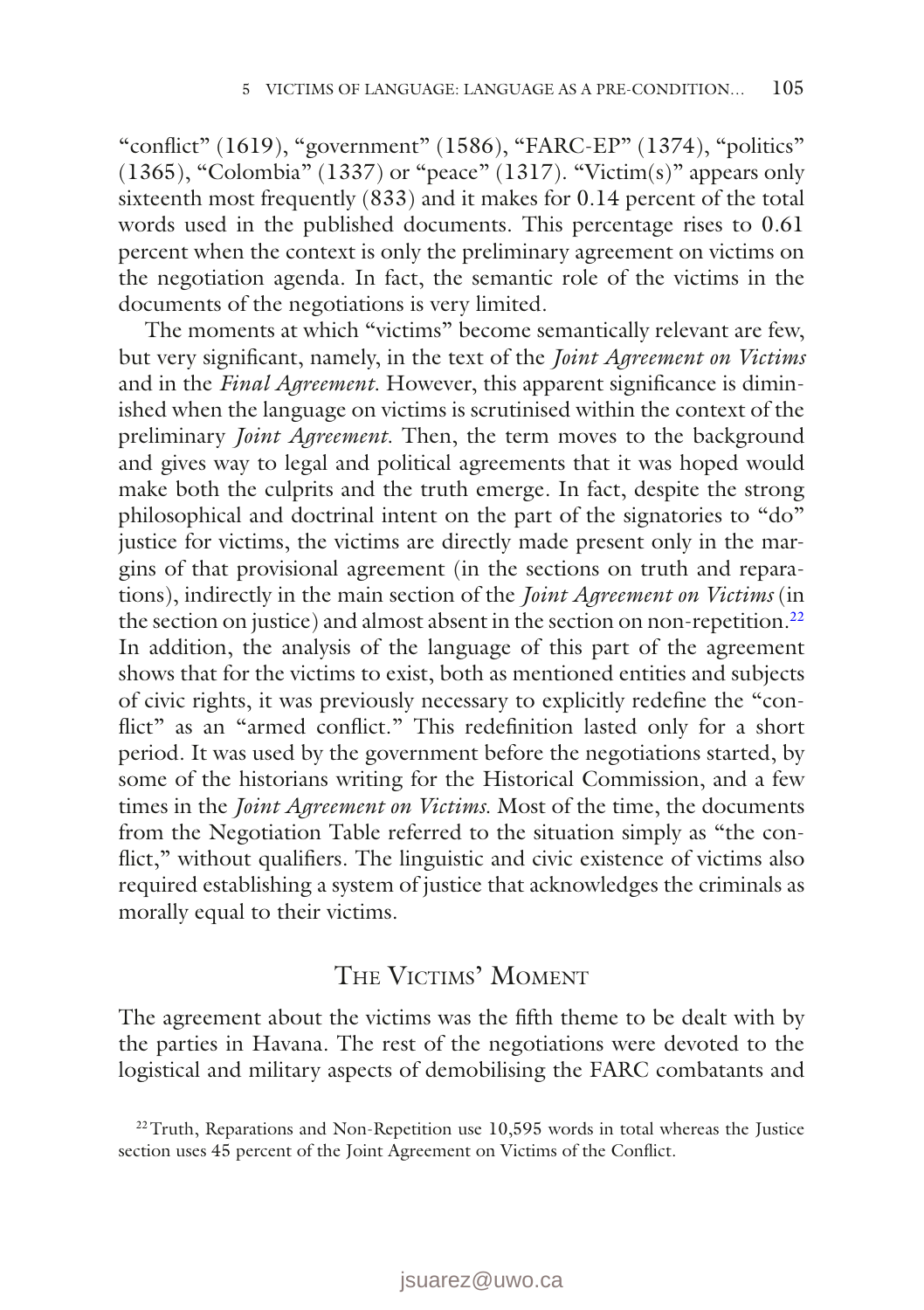handing over the weapons. During the period of negotiations, the conversations around victims marked a turning point in the rejection of the agreement by part of the public opinion and the opposition against President Juan Manuel Santos in Colombia. The reason was that it included the component of transitional justice, something that many Colombians do not believe in, given the multitude of divergent meanings that the concept adopts in practice and the variety of political actors who appropriate the idea for different purposes.<sup>23</sup> In chronological terms, it also took up a considerable amount of time to get an agreement around the victims. The previous theme in the agenda (illicit drugs) had been finalised and published on 16 May 2014. The participation of the Historical Commission—whose report was not published until February 2015, nine months after the conversations around the end of the conflict (third theme) had ended—the presence of several groups of victims in Havana and the delicate theme of justice created a considerable delay so that the Joint Agreement on Victims was made public on 15 December 2015.<sup>24</sup> In total, eighteen months had passed since the FARC and the government had concluded the previous theme.

The term "victim" barely appeared in the first three preliminary agreements about rural reform, illicit drugs and political participation signed by the Colombian government and the FARC prior to starting the discussion about victims. In spite of claims about the centrality of victims in the peace process, the language of the first 22 months of negotiation did not pay attention to the victims.<sup>25</sup> The same pattern occurred in the joint press releases issued by the Negotiation Table in 2012 and 2013. In those, the word "victim(s)" does not emerge in the list of the 20-most used words. This changed in the Joint Media Releases of 2014 and 2015, in which "victim(s)" along with "conflict" become the two most used terms by the parties. In 2016, the last year of negotiations, the language of peace reverted and "victims" disappeared from the list of most used words in the documents prepared for the media.

<span id="page-9-0"></span><sup>23</sup> Jamie Rebecca Rowen, "'We Don't Believe in Transitional Justice': Peace and the Politics of Legal Ideas in Colombia," *Law & Social Inquiry* 42, no. 3 (2017): 622–647.

<span id="page-9-1"></span><sup>24</sup>The Joint Agreement of the Bilateral and Definitive Ceasefire and Cessation of Hostilities and the Laying down of Arms was released in 23 June 2016.

<span id="page-9-2"></span><sup>25</sup>The word "victim(s)" appears  $360$  times in all documents published before the date of publication of the Joint Agreement on Victims of the Conflict in 15 December 2015.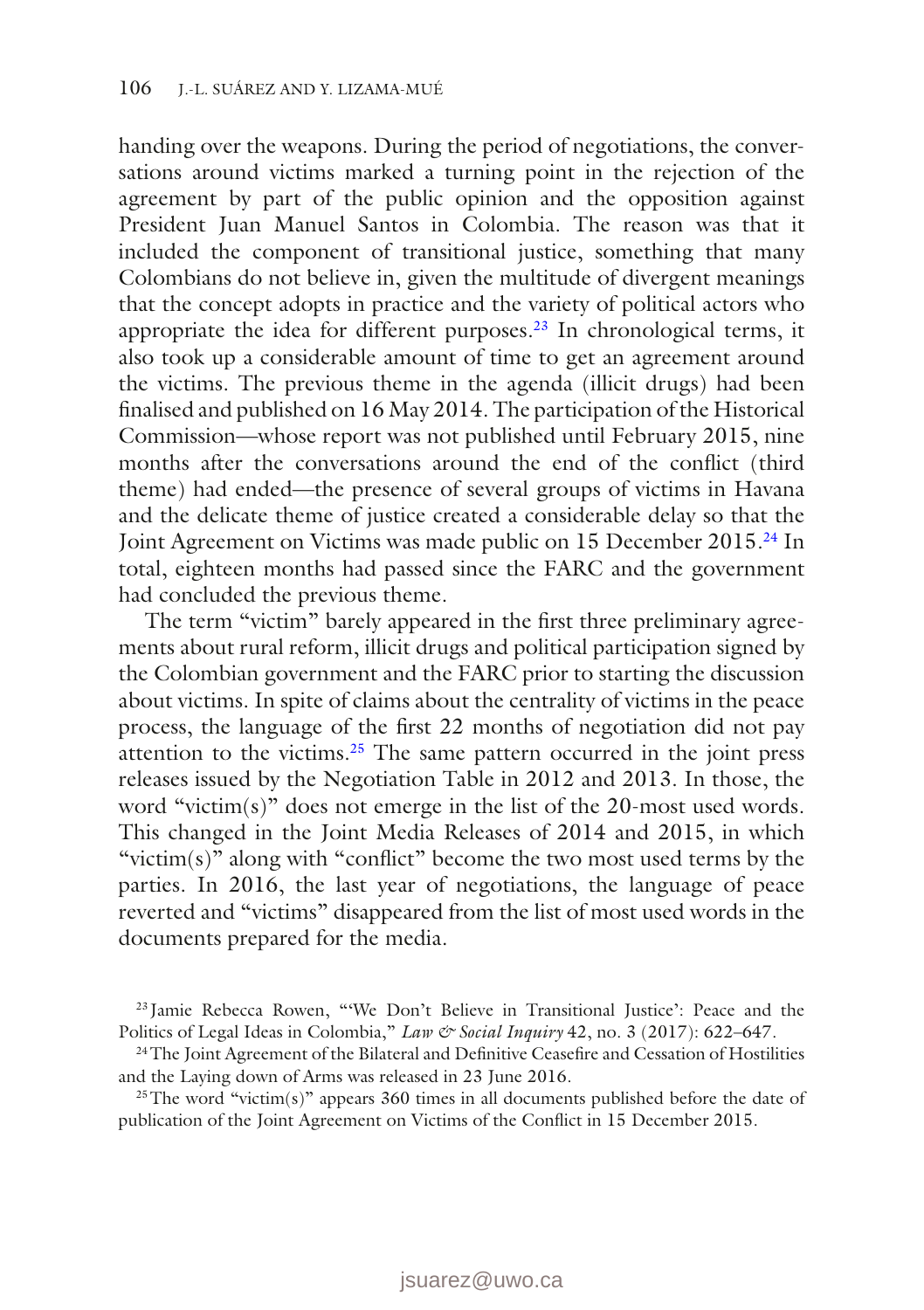<span id="page-10-0"></span>

Fig. 5.2 Number of occurrences of "victim(s)" in documents over the years

| Date             | Title                      | Frequency |
|------------------|----------------------------|-----------|
| 24 November 2016 | Final agreement            | 230       |
| 15 December 2015 | Joint agreement on victims | 172       |
| 15 December 2015 | Joint media release        | 34        |
| 7 June 2014      | Joint media release        | 32        |
| 5 August 2014    | Joint media release        | 23        |
| 17 October 2015  | Joint media release        | 16        |
| 24 August 2016   | Joint media release        | 10        |
| 17 July 2014     | Joint media release        | 10        |
| 17 August 2014   | Joint media release        | 6         |

<span id="page-10-2"></span>**Table 5.2** Documents with the most occurrences of "victim(s)"

When all the documents published by the Negotiation Table are considered, victims emerge clearly in two distinct moments of the negotiations: on and around 15 December 2015, when the *Joint Draft about the Victims of the Conflict* and the accompanying media release (number 64) were issued; and on 24 November 2016, when the second version of the Final Agreement was published (Fig.  $5.2$ ). Even so, "victim(s)" make up just a 3.3 percent of the language around peace published in Havana[.26](#page-10-1)

A detailed analysis (Table [5.2\)](#page-10-2) reveals that, beyond the above-mentioned texts, the documents containing the most references to the victims of the Colombian conflict are joint media releases published during the negotiation

<span id="page-10-1"></span>26We don't consider stop-words in this counting.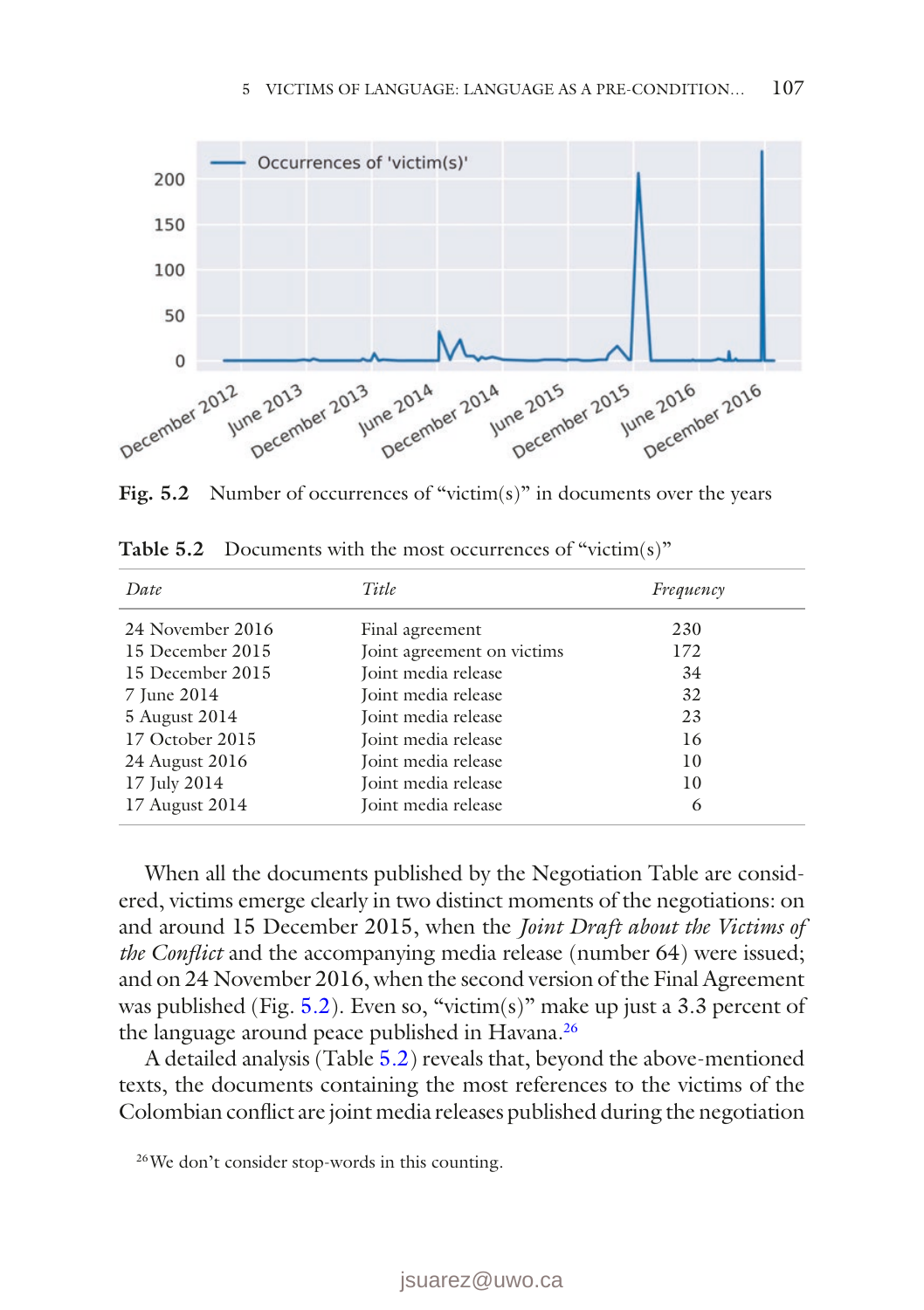of the point on victims during 2014 and 2015, plus ten occurrences in the joint media releases announcing the end of the negotiations in August 2016.

The *Joint Agreement on the Victims* is entitled "Comprehensive System of Truth, Justice, Reparations and Non-Repetition," and beyond the inverted commas, adds the following text: "including the Special Jurisdiction for Peace; and Commitment on Human Rights." The huge linguistic, political, and legal challenge of this part of the agreement is clear as soon as the reader gets to the first paragraph and finds a complex text in which the authors express the desire to make the victims the centre of the solution and compensate them for their suffering. This was stated by the High Commissioner for Peace Sergio Jaramillo in his address to the Senate titled "El tiempo de las Víctimas.["27](#page-11-0) In this text, the Commissioner outlined the philosophical principles that became part of the agreement about the victims and that had been agreed upon by the parties in the Joint Media Release of 7 June 2014. For instance, the statement: "Redress for victims is at the core of the agreement between the National Government and the FARC-EP" stated in the declaration to the Senate is exactly the first sentence of the *Joint Agreement on the Victims*. Also, Sergio Jaramillo included other principles such as: "the recognition of the victims; the acknowledgment of responsibility; the satisfaction of the rights of the victims; the participation of the victims; the clarification of the truth; the reparation of the victims; the protection and security guarantees; the guarantees of non-repetition; the principle of reconciliation; rights approach."

The complexity of the declaration reflects the political undercurrents that were already present during the discussions around the first Colombian Law of Justice and Peace, Law 975, in 2005, and still resonated throughout the negotiation between the government and the FARC. For Rowen, the presence of the components of truth, justice and reparations is proof of the malleability of the idea and, although in theory carries a holistic conception of justice, in practice it meant a rejection of transitional justice as it only served as a slogan that, under transitional justice, would under-mine the victims' rights.<sup>[28](#page-11-1)</sup> This contradiction was also evident in 2016 and 2017 as the political consequences for the country of the comprehensive system accorded in Havana was evident along the turbulent road for

<span id="page-11-0"></span><sup>27</sup> Sergio Jaramillo, *El tiempo de las víctimas [The moment of victims]*, (Bogotá: Oficina del Alto Comisionado para la Paz, 2014), [http://www.altocomisionadoparalapaz.gov.co/](http://www.altocomisionadoparalapaz.gov.co/Prensa/Discursos/Documents/el_tiempo_de_las_victimas.pdf) [Prensa/Discursos/Documents/el\\_tiempo\\_de\\_las\\_victimas.pdf.](http://www.altocomisionadoparalapaz.gov.co/Prensa/Discursos/Documents/el_tiempo_de_las_victimas.pdf)

<span id="page-11-1"></span><sup>28</sup>Rowen, "'We Don't Believe in Transitional Justice'," 624.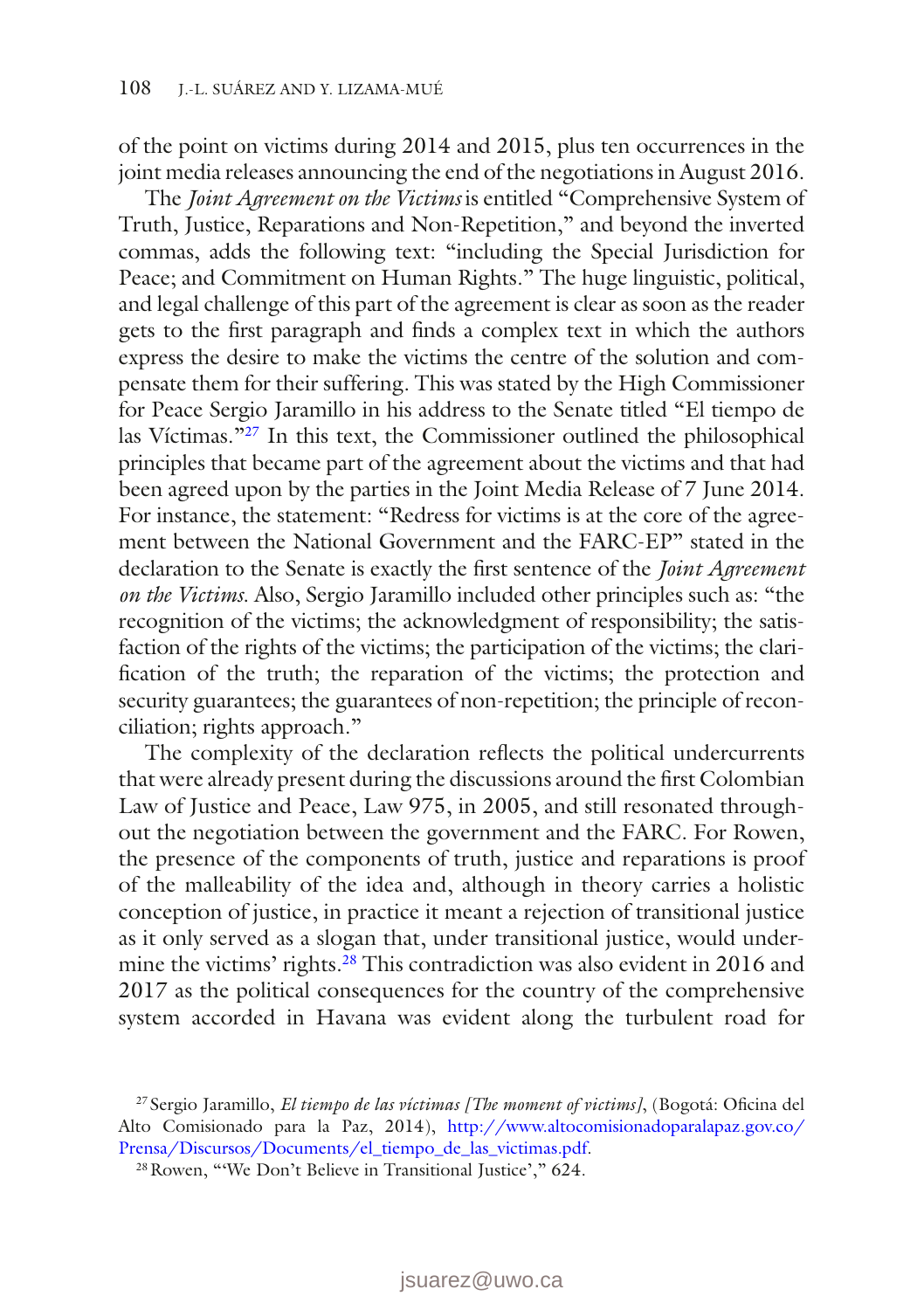approval in the National Congress.[29](#page-12-0) As Sergio Jaramillo, then the High Commissioner for Peace of the Colombian government, said at the end of his Senate address of 9 June 2014, "this is the moment of the victims, this is the moment of peace."[30](#page-12-1) This is also clearly stated in the preamble of this part of the agreement. It included, according to the initial paragraph, two main issues: human rights of the victims and truth—although "truth" is followed by a very complex definition that states the following:  $31$ 

with the aim of drafting a content that will satisfy the claims of those who have been affected by the long conflict. Now, in the pursuit of a political solution, through these new accords and important de-escalation measures and agreements, we have taken a major step forward towards building a stable and lasting peace and bringing an end to a war that has torn the country apart for more than half a century.

The sentence is complex because it includes indirectly a definition of victim that puts it in relation to the conflict. In this, the parties follow the definition contained in Article 3 of Law  $1448$  (2011)<sup>32</sup> that states that victims are: [33](#page-12-4)

those persons that, individually or collectively had suffered a damage by events taking place from 1 January 1985 onwards, as a consequence of infractions against International Humanitarian Law or grave and manifest violations of international norms of Human Rights, occurred on the occasion of the internal armed conflict.

Victims, here, are "those who have been affected by the long conflict" and have entitlement to claims or actually express those claims, since the compensation starts an administrative process that may legally be initiated only

<span id="page-12-0"></span><sup>29</sup>The problems experienced in November and December 2017 to pass the law that would enact the part of the agreement that gives the victims of the conflict the right to have 16 seats in the Congress of the Republic (See Tribunal Administrativo de Cundinamarca, No. 250002341000201701993-00, 2017, [https://goo.gl/94LHHq\)](https://goo.gl/94LHHq) are the proof of the gap between the intentions expressed in these types of agreements and the landing in national legislation. The failure to enact clauses of the agreement such as this would confirm the idea that victims of armed conflicts feel in many cases exploited by transitional justice mechanisms that may end up scarifying victims' priorities. See Vasuki Nesiah, *Transitional Justice Practice*, 25.

<span id="page-12-1"></span><sup>30</sup> Sergio Jaramillo, *El tiempo de las víctimas*, 5.

<span id="page-12-2"></span>31Negotiation Table, *Borrador Conjunto Víctimas*, 1.

<span id="page-12-4"></span><span id="page-12-3"></span>32Published in *the Diario Oficial 48096* in 10 June 2011.

<sup>33</sup>The text in italics as it appears in the text of the Law indicates that that section has been declared "exequible" by the Constitutional Court (Ruling C-280, 2013).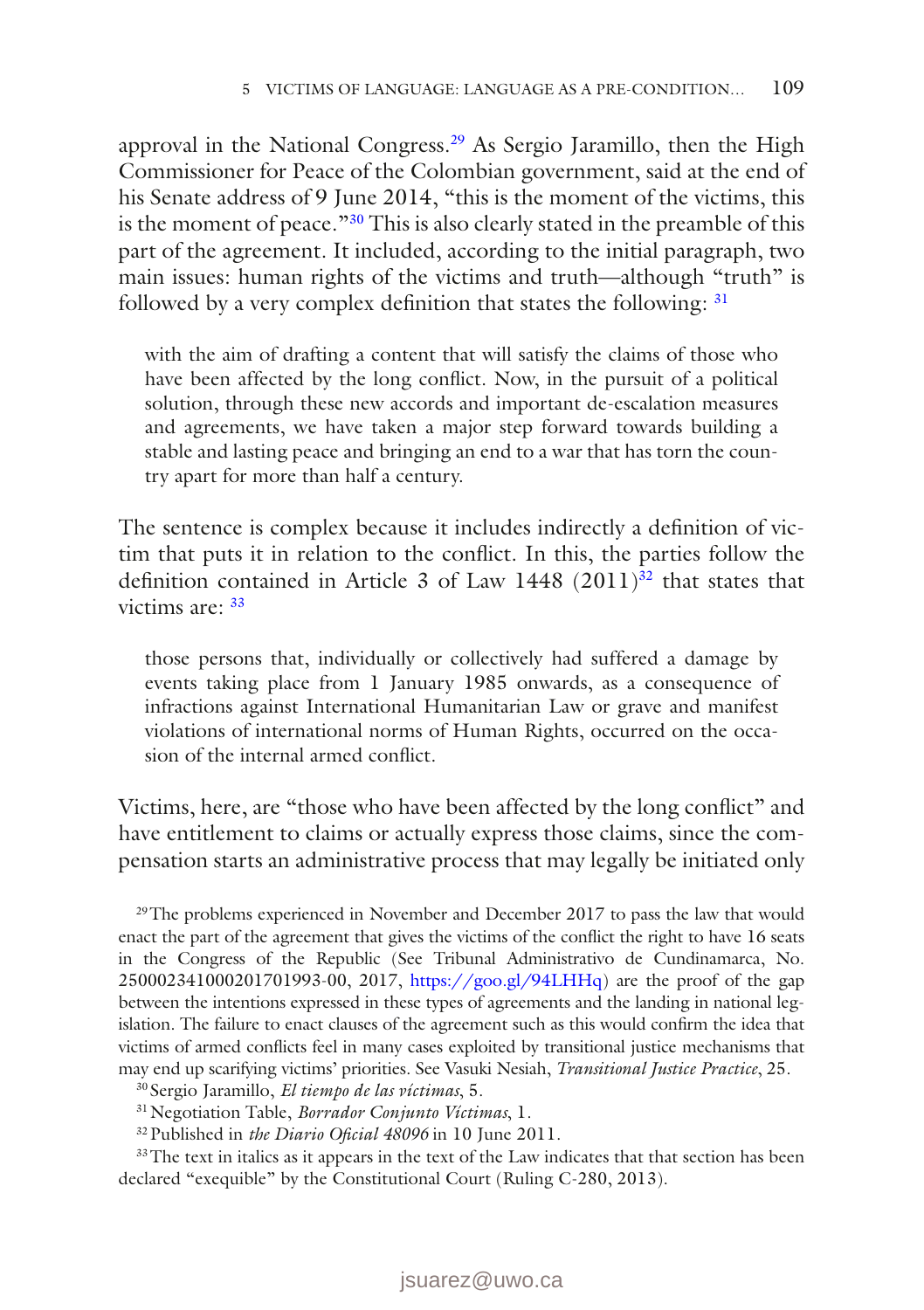by someone with such a claim. This is the basis for the victims' reparations section of the agreement. The references to their human rights and to the truth make up the dimensions of non-repetition and truth, respectively. That is, the initial definition of what constitutes a victim that opens the *Joint Agreement on Victims* refers to three of the four components of that agreement—truth, reparations and non-repetition—and leaves untouched the crucial and longer section of it: justice. The definition of victim in Law 1448 (2011) also establishes in its fifth paragraph that this definition may never be interpreted as an acknowledgement of the political character of the terrorist or illegal groups that caused the damage. The language used around victims or the lack of it limits the access of victims to justice.

The term "conflict" is also explicitly defined for the first time throughout the negotiations and it is described as a long confrontation, which might have an opportunity for a political solution through these agreements. Thus, this convoluted first paragraph contains the three dimensions of the conflict that the government and the FARC were trying to end. The political side of the solution here refers to the themes of discussion in the Agenda (integral rural development; political participation; the end of the conflict; illicit drugs; victims; implementation, verification and endorsement). The confrontation addresses the violent dimension of the conflict that will be finished through the mechanisms described as they relate to the end of the conflict, and to the agreement's implementation, verification and endorsement contained in the *Final Agreement* and could only hope to be sustained if the political side is implemented and integrated into the new social, economic and political structure of Colombia. The repetition of the formula about the building of a stable and lasting peace serves as a colophon that tightly closes the linguistic and political loop started by the negotiations.<sup>34</sup>

The connection between the conflict and the victims was clearly established in the mandate that the negotiating parties had given the Historical Commission: to find out "what happened throughout the conflict, including the multiple causes, origins and effects thereof, is fundamental to the realization of the rights of victims."[35](#page-13-1) If the Commission focused more on the causes of the conflict than on the victims, in the *Joint Agreement on the Victims* this link between the conflict and its victims gets stronger, thanks to the clarification around the meanings of both "conflict" and "victims."

<span id="page-13-0"></span> $34$ The problem is that the language used to express it does not coincide with the chronological and political order of the negotiations and this contributes to the confusion about the peace process.

<span id="page-13-1"></span><sup>35</sup>Comisión Histórica del Conflicto y sus Víctimas, 2.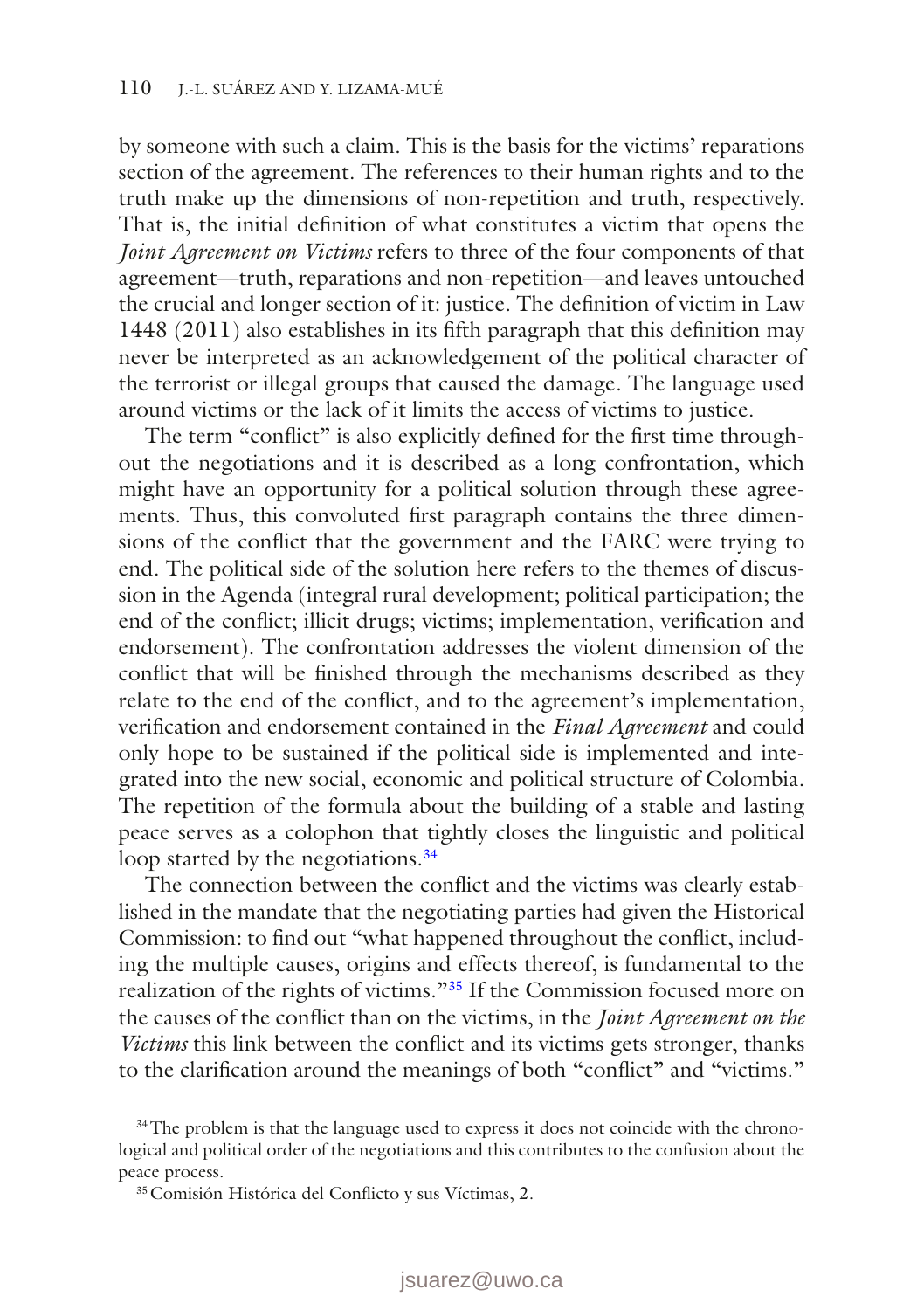In the *Joint Agreement on Victims*, "conflict" (178 times) and "victims" (168) are the two unigrams most used throughout the document. These are closely followed by "rights" (162), "peace" (134) and "justice" (120),  $36$ in a clear indication of the semantic context in which these terms are placed, especially when compared to the limited role they play in the rest of documents issued by the Negotiation Table. Here the conflict is not an isolated and empty term repeated many times in several moments, but a key concept that appears 32 times, specifically as "armed conflict." The context is established by the most frequent words found in sentences in which "conflict" appears, such as "victims" (60), "reparation" (42), "rights" (40), "repetition" (32) and "persons" (31). It is also evident in the top two bigrams in those sentences: "national government" (18) and "human rights" (18). Looking around the sentences containing "victims," the most used terms are "conflict" (60), "rights" (58), "reparation" (50), "repetition" (33), "justice" (30) and "recognition"  $(27)$ ; while the most frequent bigrams are, again, "human rights" (23) and "national government" (18), followed by "comprehensive system" (12) and "integral reparation" (10).

## The Language of the Comprehensive System of Transitional Justice

In the section of the Colombian peace process that deals with victims, the language describing victims and their projection into the future results in a complex system that embraces the idea of "comprehensiveness" to cover all those aspects. "Comprehensiveness" here refers to the whole point on victims and its application to the level of satisfaction of the victims' rights ("integral satisfaction") $37$  and to the level of reparation of the victims ("integral reparation").<sup>38</sup> This system contains four elements that are also described as rights of the victims: truth, justice, reparation and nonrepetition. It emerges from the application of a set of ten principles, ethical, philosophical, operational and legal, expressed in the *Declaration of Principles* of 7 June 2014 and repeated in the *Comprehensive System of Truth, Justice, Reparations and Non-Repetition*. [39](#page-14-3)

<span id="page-14-3"></span><sup>39</sup> Ibid., 1.

<span id="page-14-0"></span><sup>&</sup>lt;sup>36</sup>Following these, we found: "commission" (108), "reparation" (106) and "acknowledgement" (100).

<span id="page-14-1"></span><sup>37</sup>Negotiation Table, *Borrador Conjunto Víctimas*, 3.

<span id="page-14-2"></span><sup>38</sup> Ibid., 50.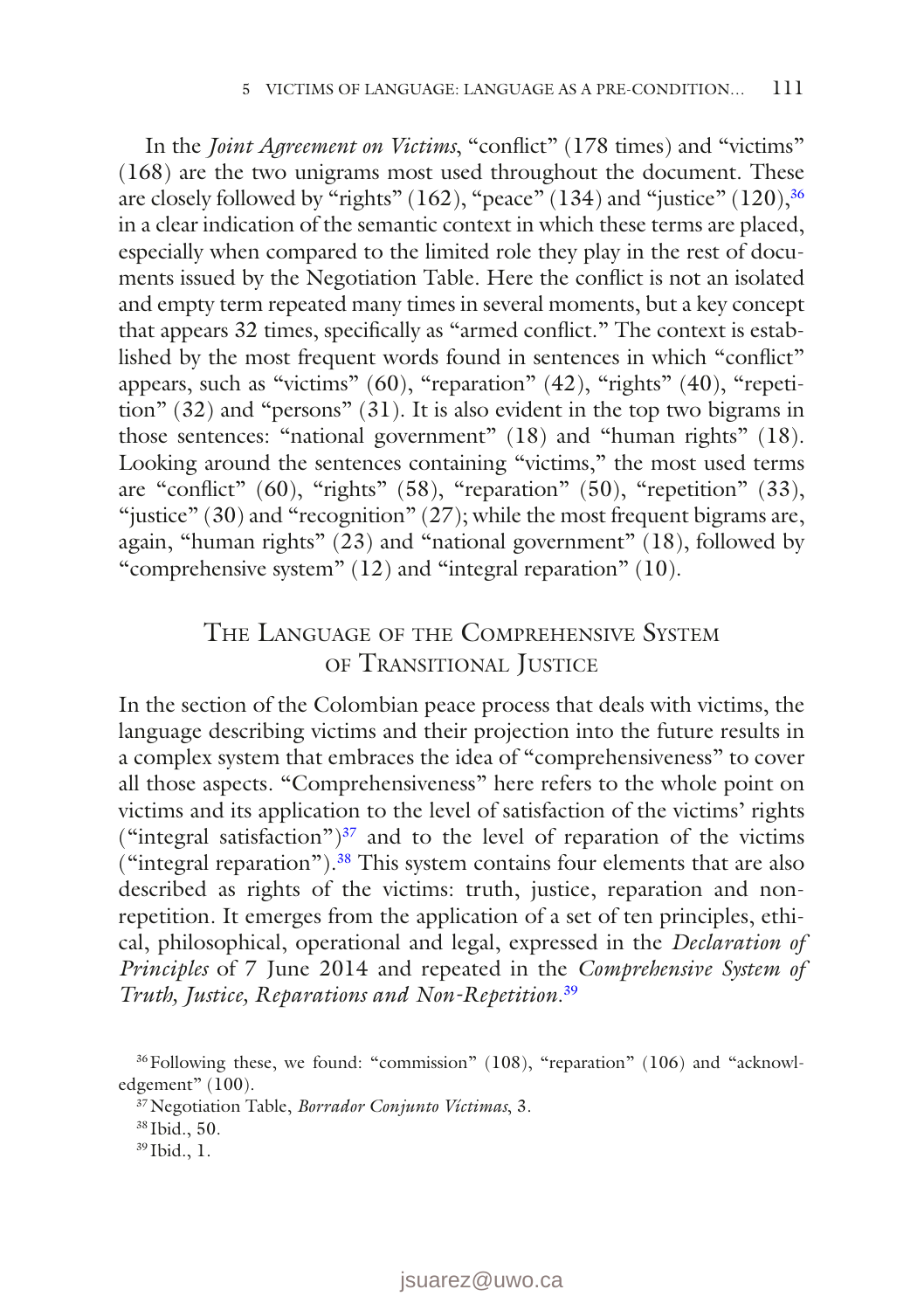The holistic approach<sup>[40](#page-15-0)</sup> contained in the *Comprehensive System* precludes any formal hierarchy that would bind its four rights and pillars in a specific set of dependencies. Rather, they are complementary. Some of them are judicial in nature, like the *Special Justice for Peace* (JEP),<sup>41</sup> whereas others are extrajudicial (Truth), the mechanism to implement reparations is administrative and the right to non-repetition implies the ongoing action of the state and the changing of the socioeconomic conditions that gave rise to the conflict in the first place. However, the text is clear that they are interconnected through the conditions and incentives to access any special justice treatment, as these are dependent on the victims having access to the truth and on the culprits acknowledging their responsibilities. To emphasise this point, the text explicitly states that "the fulfilling of these conditions will be verified by the Special Jurisdiction for Peace." In the end, justice is the cornerstone of the agreement $42$  and it is in the justice component where victims are less present, opening up the possibility that this "perpetrator-oriented["43](#page-15-3) element of the agreement would result in a revictimisation of the victims if there is a lack of coordination and/or resources to fully and simultaneously deploy the other three mechanisms.

In the first component—Truth<sup>44</sup>—the term "victim(s)" appears 33 times (Fig. [5.3\)](#page-16-0) and it is the third most used word after "commission" (89) and "conflict" (53) and before "persons" (28). In this section of the agreement, "victims" is often surrounded in the same sentences by unigrams like "commission" (14), "conflict" (13), "rights" (11) and "organisations" (11) and bigrams like "human rights" (5), "disappeared persons" (4) and "national government" (3).

In the Truth section, the negotiators adopted two approaches that con-tributed to the fluidity of the concept of victim: territoriality and gender.<sup>[45](#page-15-5)</sup> For the first, the text states in its guiding criteria for the two mechanisms

45This seems to respond to a long-standing problem for women in Colombia's rural history, who traditionally have had very limited agency and citizenship. See Donny Meertens and Margarita Zambrano, "Citizenship Deferred: The Politics of Victimhood, Land Restitution and Gender Justice in the Colombian (Post?) Conflict," *International Journal of Transitional Justice* 4, no. 2 (2010): 6–200.

<span id="page-15-0"></span><sup>40</sup>Vasuki Nesiah, *Transitional Justice Practice*, 27.

<span id="page-15-1"></span><sup>41</sup> In Spanish, *Justicia Especial para la Paz.*

<span id="page-15-3"></span><span id="page-15-2"></span><sup>42</sup> Justice contains 12,799 words, Truth 5674, Reparations 3855 and Non-Repetition 1066.

<sup>43</sup>Luc Huyse, "Victims," in *Reconciliation After Violent Conflict. A Handbook*, ed. David Bloomfield, Teresa Barnes and Luc Huyse (Stockholm: International Institute for Democracy and Electoral Assistance, 2003), 61.

<span id="page-15-5"></span><span id="page-15-4"></span><sup>44</sup>This includes the Commission of Truth and the Search Unit of Missing People.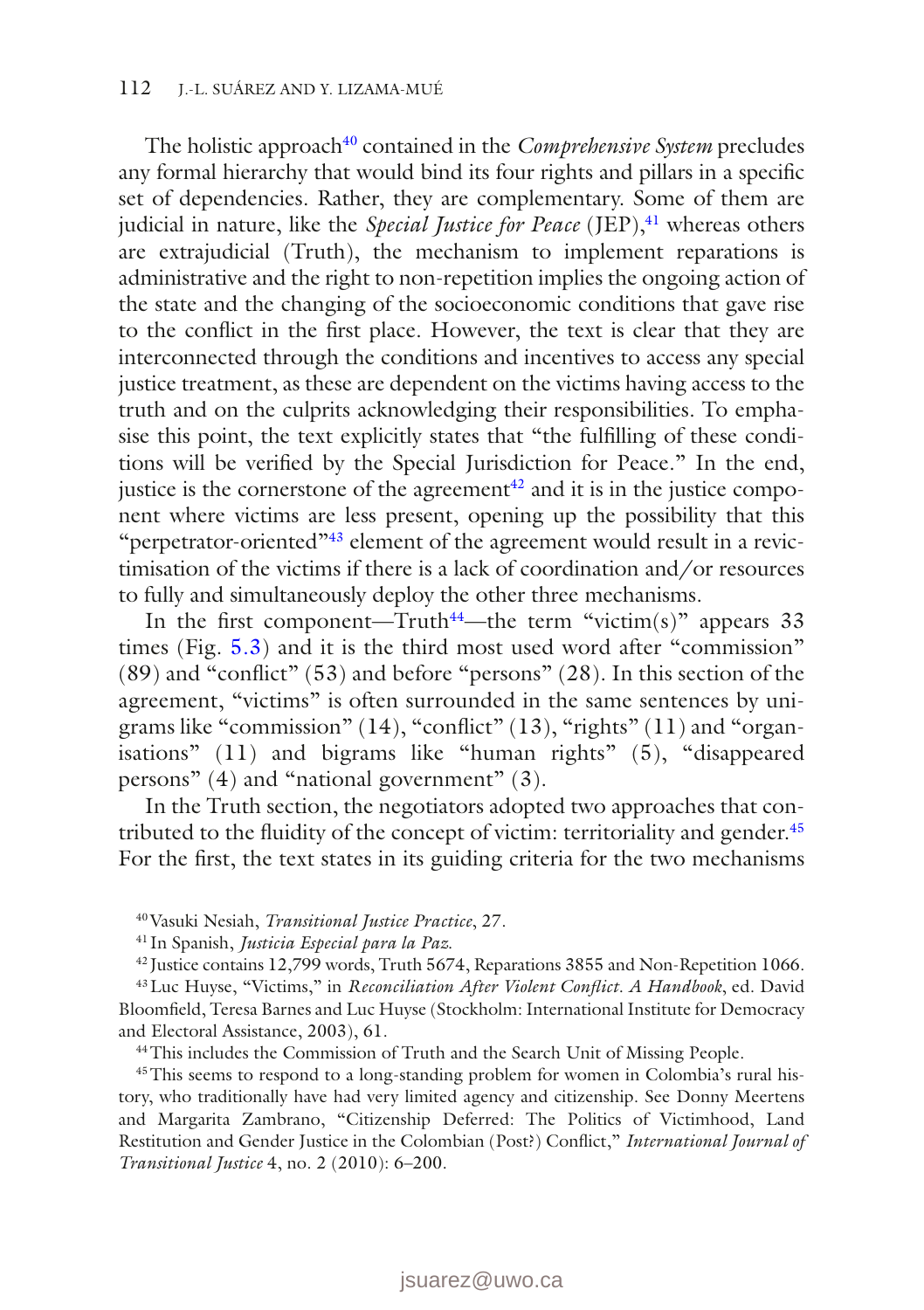<span id="page-16-0"></span>

**Fig. 5.3** Most frequent words per section in the *Comprehensive System of Truth, Justice, Reparations and Non-repetition*

of the component of truth that, although the truth commission would be a national entity, it was required to take a territorial-based approach in order to achieve a better understanding of the regional dynamics of the conflict and the diversity and particularities of the territories affected, aimed at promoting the truth-building process and contributing to the guarantees of non-repetition in the various territories. The territorialbased approach also takes consideration the people and populations that were forcefully displaced from their territories.<sup>46</sup>

For the second approach, the truth commission was to adopt a methodology that would integrate differential and gender approaches in each step of its work.[47](#page-16-2) The list of all possible affected people resulting from the implementation of these approaches expands, even more, the previous level of detail of the concept of victim. This is not only because of the

<span id="page-16-2"></span><span id="page-16-1"></span>46Negotiation Table, *Borrador Conjunto Víctimas*, 10.

47This perspective was integrated in Law 1448. See Sanne Weber: "From Victims to Mothers to Citizens: Gender-Just Transformative Reparations and the Need for Public and Private Transitions," *International Journal of Transitional Justice* 0 (2017): 2.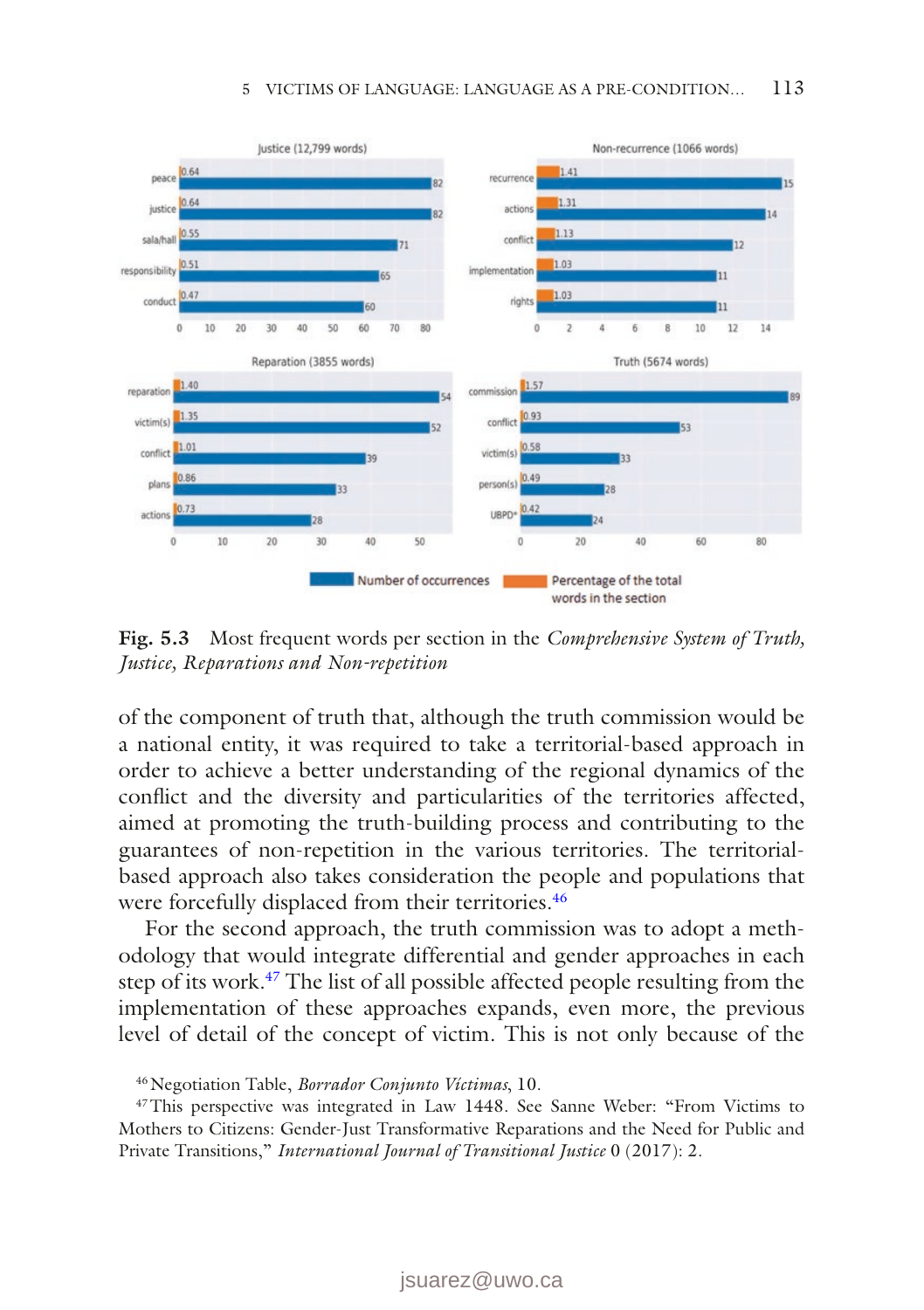multifaceted dimensions of the differentiation and gender, but because the drive towards inclusivity is resolved again by means of a long list that include[d48](#page-17-0) women, boys and girls, teenagers, youth, old adults, persons with disabilities, indigenous peoples, communities of peasants, Afro-Colombian, black, palenque and raizals populations, the LGBTI population, exiled and displaced populations, defenders of human rights, unionists, journalists, farmers, cattle farmers, merchants and entrepreneurs. The list ends with "among others."[49](#page-17-1) As Astrid Jamar has pointed out: "Efforts to include victims are often based on 'status equality' identifiers such as gender, age, ethnicity or membership of another group. However, in practice these identities overlap and connect with political positions, and providing for group inclusion without awareness of the political complexity of allegiance and alliances can crystallize or reinforce existing power imbalances that inclusion efforts seek to address."<sup>[50](#page-17-2)</sup>

In the section on Justice, "victims" do not make the list of the twenty most frequently used words, although the word itself occurs 31 times, but in a large text of 12,799 words. Quantity is important because referring to something or someone without naming them is very difficult in linguistic terms and requires a mastery of language that is more prone to appear in literary texts than in legal ones. Unless a special and refined linguistic style has been coined from the beginning of the documentation, the most likely outcome is that when something is not mentioned it is the case that it is not being talked about. Here, the victims appear as part of the goals of the *Special Jurisdiction for Peace*, which include the goal of satisfying the victims' rights to justice and the enacting of their rights as the central axis of the Comprehensive System, the consideration of the seriousness of the damages caused by the transgressions of International Humanitarian Law and the violations of human rights occurred during the conflict. From that point, the *Special Jurisdiction for Peace* deals mainly with organisational and procedural matters for the functioning of the tribunals. Although the prosecution is meant to give justice to victims, victims are left in the background and language is taken over by the culprits, their crimes and their

<span id="page-17-0"></span>48With masculine and feminine forms for all words that accept those gendered forms in Spanish.

<span id="page-17-1"></span><sup>49</sup> On page 10, when explaining the guiding criteria and after clarifying the territorial criterion, the list of people included in the differential and gender approach is condensed into the following categories: sex orientation, gender, age, ethnic group, disability and vulnerable populations, with a special attention to women.

<span id="page-17-2"></span><sup>50</sup> See Astrid Jamar, *Victims Inclusion and Transitional Justice*, 1.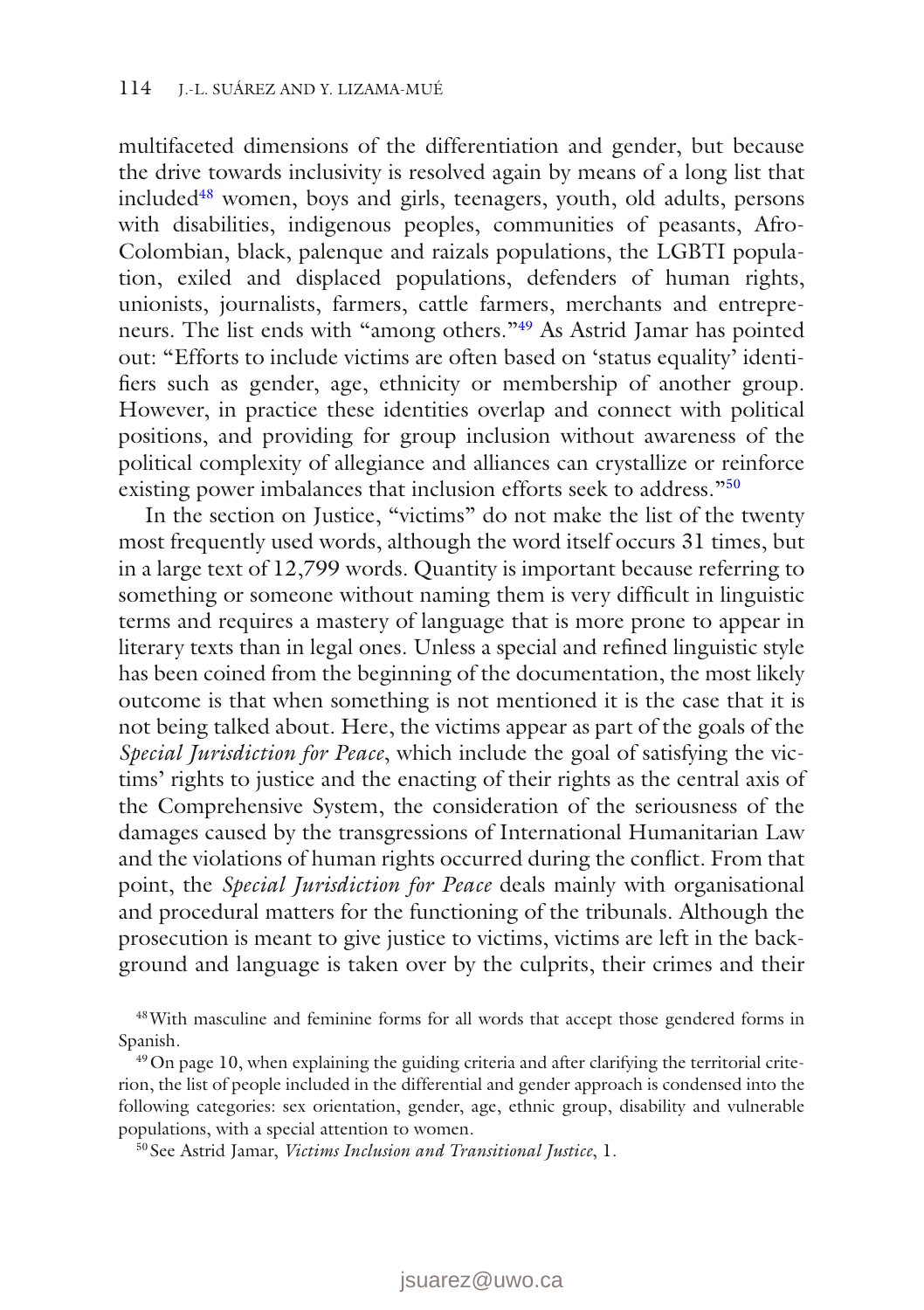possible punishments in this part of the transitional justice system, maybe due to the passive role played by victims at this stage of the legal proceedings.[51](#page-18-0) Only in number 52, on the Peace Court, is there a clarification that concerns the victims and makes them active in the legal proceedings. This section states that in the case of a sentence that goes against the fundamental rights of a victim "with direct and legitimate interest,"<sup>52</sup> the victim will be able to seek court protection by appealing the decision to the Appeals Section of the court. This is the only section in which victims are considered able to make legal arguments or to directly participate in the process.[53](#page-18-2) It seems that, at this point, the justice component of this comprehensive system enacts the mirror principle by which the "victims' needs were increasingly framed as being capable of being met only in inverse proportion to the extent to which offenders' needs were recognized,"[54](#page-18-3) something that does not happen in the truth component of the system, which is precisely organised around the victims' needs to know. Only in the case of the Colombian system of transitional justice, the mirror returns an empty image of the victims due to the imprecision to define them, who, in relation to the perpetrators, are only found in the section concerning truth, and in relation to the state in the reparations and non-repetition components.

In the reparations component, the victims go back to centre stage and the document is organised around a types of acts that are meant to contribute in diverse forms to reconciliation through reparation.<sup>55</sup> They range from early acts of recognition of collective responsibility, with important religious and symbolic components, to concrete actions contributing to

<span id="page-18-0"></span><sup>51</sup>The section on the "List of Sanctions" includes two elements that revolve directly around the victims' rights. First, a statement saying that the list has been created taking into account the commitments about reparations of the victims and guarantees of non-repetition. And second, in cases of participation (already carried out) in the removal of unexploded mines and explosives, these activities will be considered as part of the sanction if the activity has repaired the victims or has had a repairing impact. Negotiation Table, *Borrador Conjunto Víctimas*, 45.

<span id="page-18-2"></span><span id="page-18-1"></span><sup>52</sup> Ibid., 36.

53A principle of active participation that is considered key to really implement the alleged role of the victims as protagonists in transitional justice, as opposed to the simplest role of being the centre of the peace agreement between the government and the guerrillas.

<span id="page-18-3"></span>54Kieran McEvoy and Kirsten McConnachie, "Victimology in Transitional Justice," 530–532.

<span id="page-18-4"></span><sup>55</sup> Pamina Firchow, "Do Reparations Repair Relationships? Setting the Stage for Reconciliation in Colombia," *International Journal of Transitional Justice* 11, no. 2 (2017): 316.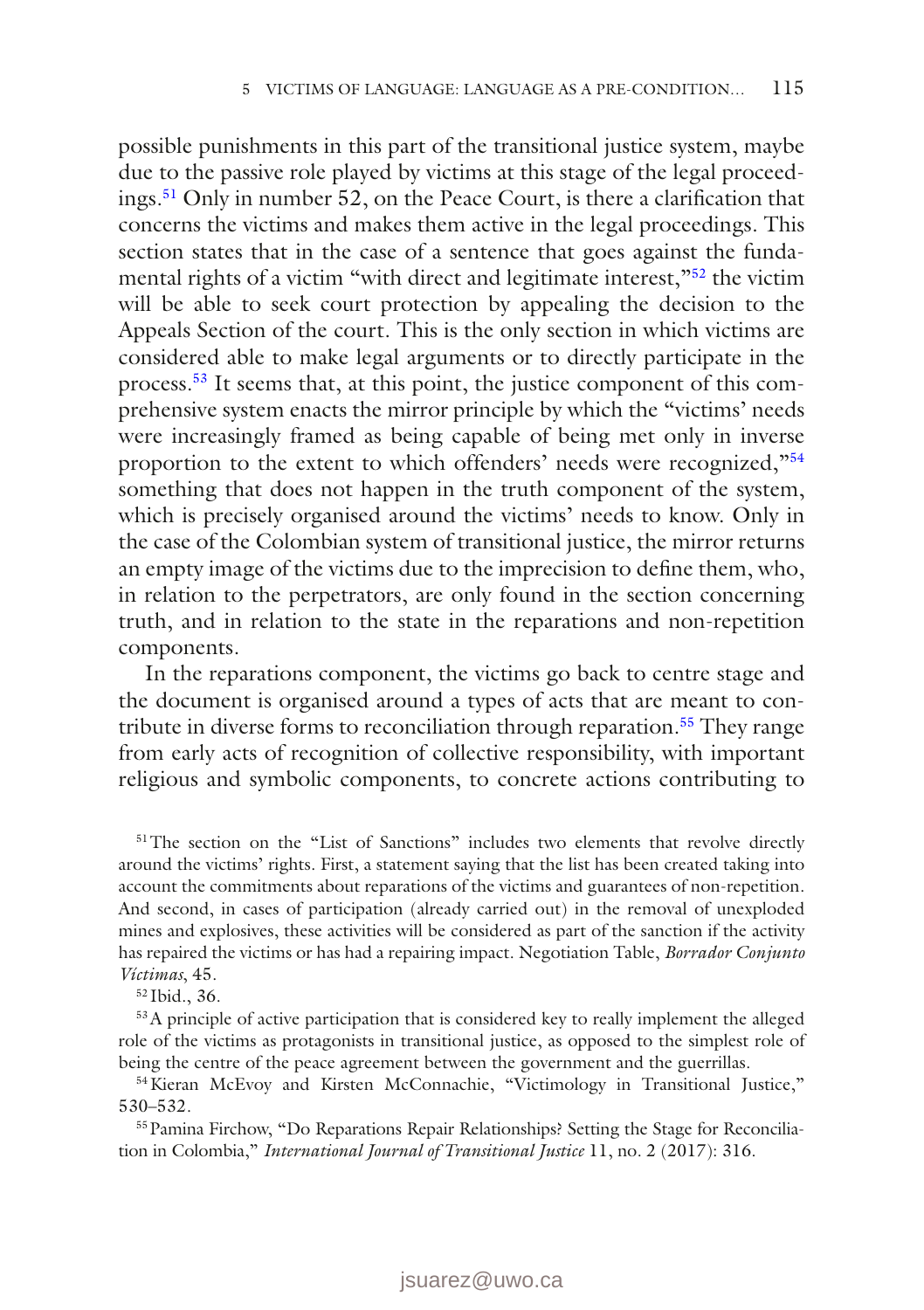reparation and to the collective reparation in the end of the conflict, which include specific government plans for development in the territories. It is difficult to ascertain whether this language will help solve what Firchow has called the "nomothetic approach to reparations in Colombia, which requires that each problem be attended to by a different law."[56](#page-19-0) To this level, the question is whether the semantics around the integral quality of the system about victims contain the germs for the development of onthe-ground mechanisms that will combat the nomothetic approach and the open-ended definition of victims contained in the agreement.

Finally, the language of reparations focuses on psychosocial rehabilitation, including for victims of sexual violence, the return of displaced and exiled persons, and the restitution of lands. The language of reparations in the agreement seems to take into account the approach:

suggesting that transformative reparations should also encourage women's active participation, both throughout the reparation process (internal representations) and in society (external representation), through enhancing equity and promoting women's access to economic resources.<sup>57</sup>

However, the lack of details in this section of the agreement makes it difficult to predict that its implementation would avoid the obstacles encountered in the ground by similar principles of the Victims Law.[58](#page-19-2) Likewise, the paucity of details obscures the understanding of how the agreement would activate the necessary mechanisms to measure peace at the local level<sup>59</sup> and across all the dimensions of victimhood contained in it.

The last section deals with the creation of institutional mechanisms to guarantee the participation of the victims and their organisations in the implementation of the policy of attention and reparations to victims going forward[.60](#page-19-4) In total, the term "victims" appears 54 times in this rather short part of the document.

<span id="page-19-1"></span><span id="page-19-0"></span><sup>56</sup> Ibid., 333.

<sup>57</sup> Sanne Weber, "From victims and mothers to citizens: Gender-just transformative reparations and the need for public and private transitions," 90.

<span id="page-19-2"></span><sup>58</sup> Ibid., 91.

<span id="page-19-4"></span><span id="page-19-3"></span>59Pamina Firchow, "Do Reparations Repair Relationships?" 318.

<sup>60</sup>Referring to interviews conducted in 2010, Rowen states that the "idea of recognition reflects beliefs about what transition in Colombia would entail: not only would the state recognize the existence of an armed conflict, but also victims would have a national platform to voice their experience and, ideally, to participate in policy decisions that affect them. The (Truth) Commission would not contribute to a transition, but would be a product of it. This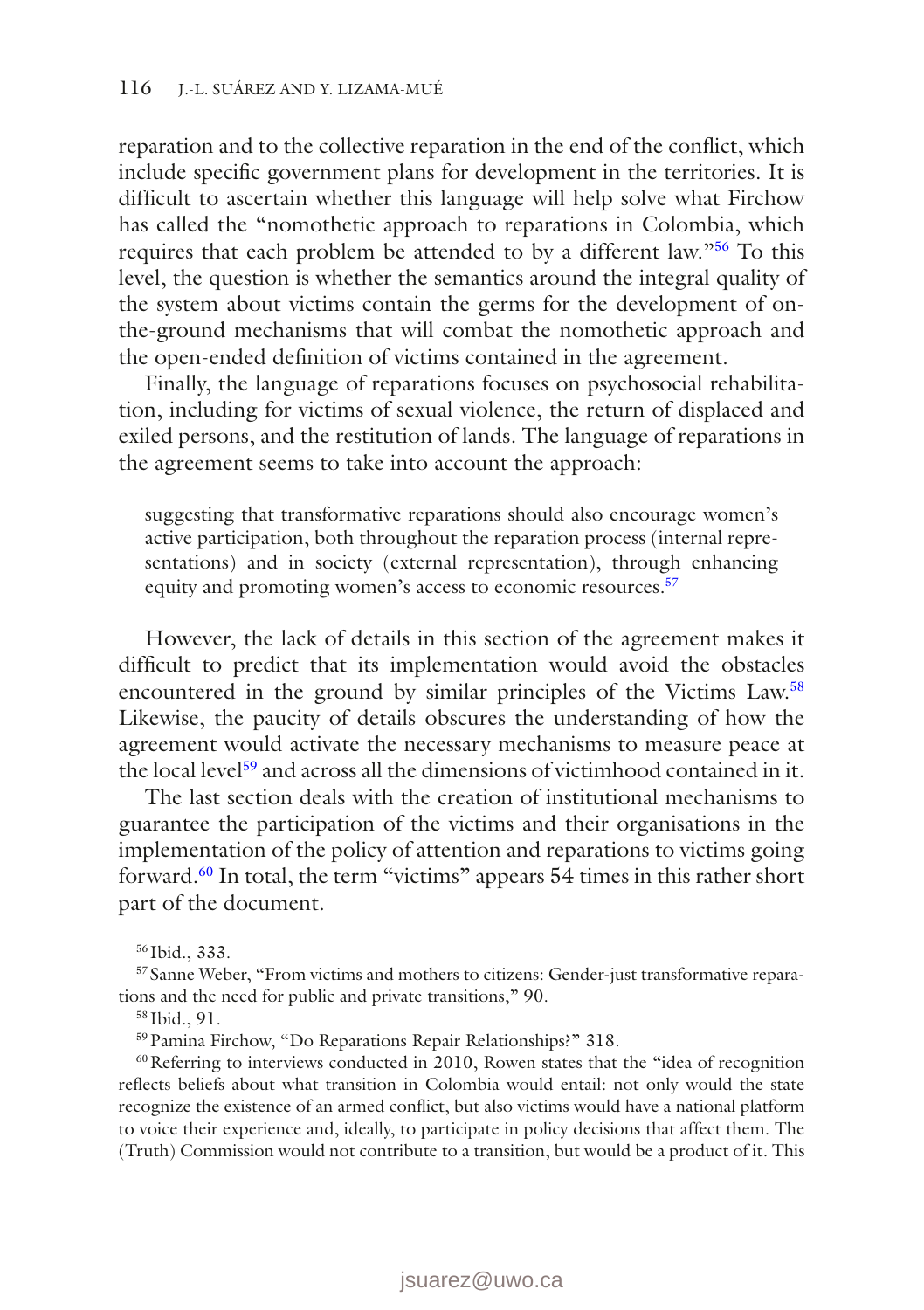The component on Guarantees of Non-Repetition distils a philosophical tone that summarises the ideas and principles that structure the rest of the document. It does not include explicit actions or plans but delves into the reasons behind the design of the Comprehensive System for victims. It also collects some of the desires that should inform the political action of the government in the future and sought to characterise the new political climate of coexistence in the country once the conflict has ended. This includes the protection of the human rights of the populations and groups most affected by the conflict, the obligation of the government to guarantee the protection of individuals and political parties, and prevent events like the massacres suffered by members of the Unión Patriótica,  $61$  the fight against impunity and the elimination of criminal organisations. "Victims" almost disappear to a total of three occurrences.

### EXPANDING THE DESCRIPTION OF "VICTIMS"

All the most used terms in the Joint Agreement on Victims are conceptual pillars of the Comprehensive System designed by the parties, of which transitional justice or JEP makes up the core. This connection among the conflict, the victims and the justice component of the agreement is made evident in one of the most important paragraphs of this document as it details the concept of victim advanced in the first paragraph of the preamble:

The armed conflict, that has multiple causes, has caused the people unparalleled suffering and harm in our history. There are millions of Colombians (colombianos and colombianas) who are victims of forced displacement, there are some hundred thousand deaths, scores of thousands of disappeared people of all types and a wide array of collective groups and populations affected across the territory, including communities of peasants, indigenous, Afro-Colombian, black, palenques, raizals and rom, political parties, social movements and unions, guilds, among others. Not to mention other less visible but not less painful forms of victimization, such as sexual violence, psychological consequences, or the simple coexistence with fear.<sup>62</sup>

ideal of a Truth Commission, in turn, affects their understanding of transitional justice in Colombia. A real transition would be a society in which victims have a public platform, such as a Truth Commission, to voice their suffering." See Rowen, 637.

<span id="page-20-0"></span>61The Patriotic Union is a left-wing Colombian political party founded in 1985 as part of a legal political proposal of several guerrilla groups, including the Movement for Self-Defense of Workers and two demobilised fronts, Simón Bolívar and Antonio Nariño, of the FARC.

<span id="page-20-1"></span>62Negotiation Table, *Borrador Conunto Víctimas*, 3.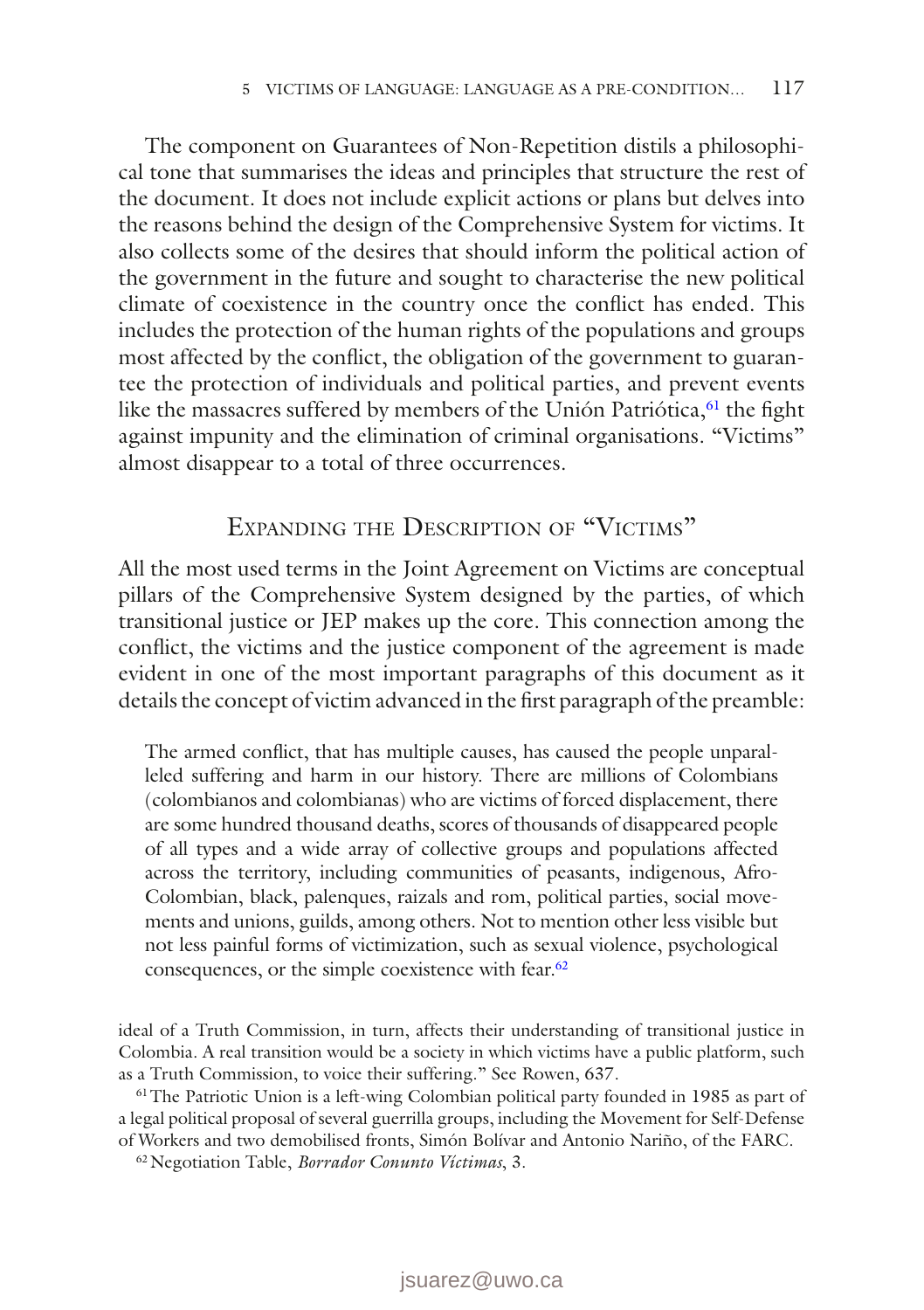The paragraph expands the official definitions of victim<sup>63</sup> that, based on the notion of "personhood," are included in international legal documents. It integrates elements for an extended definition of victims of armed conflicts at the end of the second decade of the twenty-first century in legal, political, cultural, military and humanitarian terms, stating that "no victim is only a victim, but also an actor with many identities, roles and resources."[64](#page-21-1) This type of definition includes the gender lenses: both men and women. It also covers both individuals and collectives that are clearly self-identified as such in either cultural or legal terms: communities of peasants, indigenous, Afro-Colombian, black, palenques, <sup>[65](#page-21-2)</sup> raizals<sup>66</sup> and rom[,67](#page-21-4) political parties, social movements and unions, guilds. It comprises a typology of damages suffered by the victims—forced displacement, killings, disappearances—and it also contains other types of violence and its consequences as recognised by the International Criminal Court,<sup>[68](#page-21-5)</sup> including sexual violence, psychological damages and fear. This expanded description seems like an attempt to surpass the limitations of Law 1448  $(2011)$  and integrate the complex reality of victimhood in Colombia,<sup>[69](#page-21-6)</sup> preparing the ground for a more attuned set of mechanisms that would

<span id="page-21-0"></span>63Luc Huyse, "Victims," 57.

<span id="page-21-2"></span><span id="page-21-1"></span><sup>64</sup> Ibid., 56.

<sup>65</sup>The palenquera community is made up of the descendants of the enslaved who, through acts of resistance and freedom, took refuge in the territories of the North Coast of Colombia since the fifteenth century called palenques. There are four recognised palenques: San Basilio de Palenque (Mahates—Bolívar), San José de Uré (Córdoba), Jacobo Pérez Escobar (Magdalena) and La Libertad (Sucre).

<span id="page-21-3"></span><sup>66</sup> It refers to the native population of the Islands of San Andres, Providencia and Santa Catalina descendants of the union between Europeans (mainly English, Spanish and Dutch) and African slaves. They are distinguished by their culture, language (Creole), religious beliefs and historical past similar to the Antillean peoples such as Jamaica and Haiti. Given its cultural specificity it has been the subject of policies, airplanes and socio-cultural programmes differentiated from other black communities of the Colombian continent.

<span id="page-21-4"></span>67Rom is an ethnic group in Colombia mainly located in the departments of Atlántico, Bolívar, Norte de Santander, Santander, Valle del Cauca, Nariño and Bogota.

<span id="page-21-5"></span>68The Elements of Crimes are reproduced from the Official Records of the Assembly of States Parties to the Rome Statute of the International Criminal Court, First session, New York, 3–10 September 2002 (United Nations publication, Sales No. E.03.V.2 and corrigendum), part II.B. The Elements of Crimes adopted at the 2010 Review Conference are replicated from the Official Records of the Review Conference of the Rome Statute of the International Criminal Court, Kampala, from 31 May to 11 June 2010 (International Criminal Court publication, RC/11).

<span id="page-21-6"></span>69This is the term used by Rowen to criticise the language and content of Law 1448, 2011 in relation to the victims. See Rowen, "'We Don't Believe in Transitional Justice'," 642.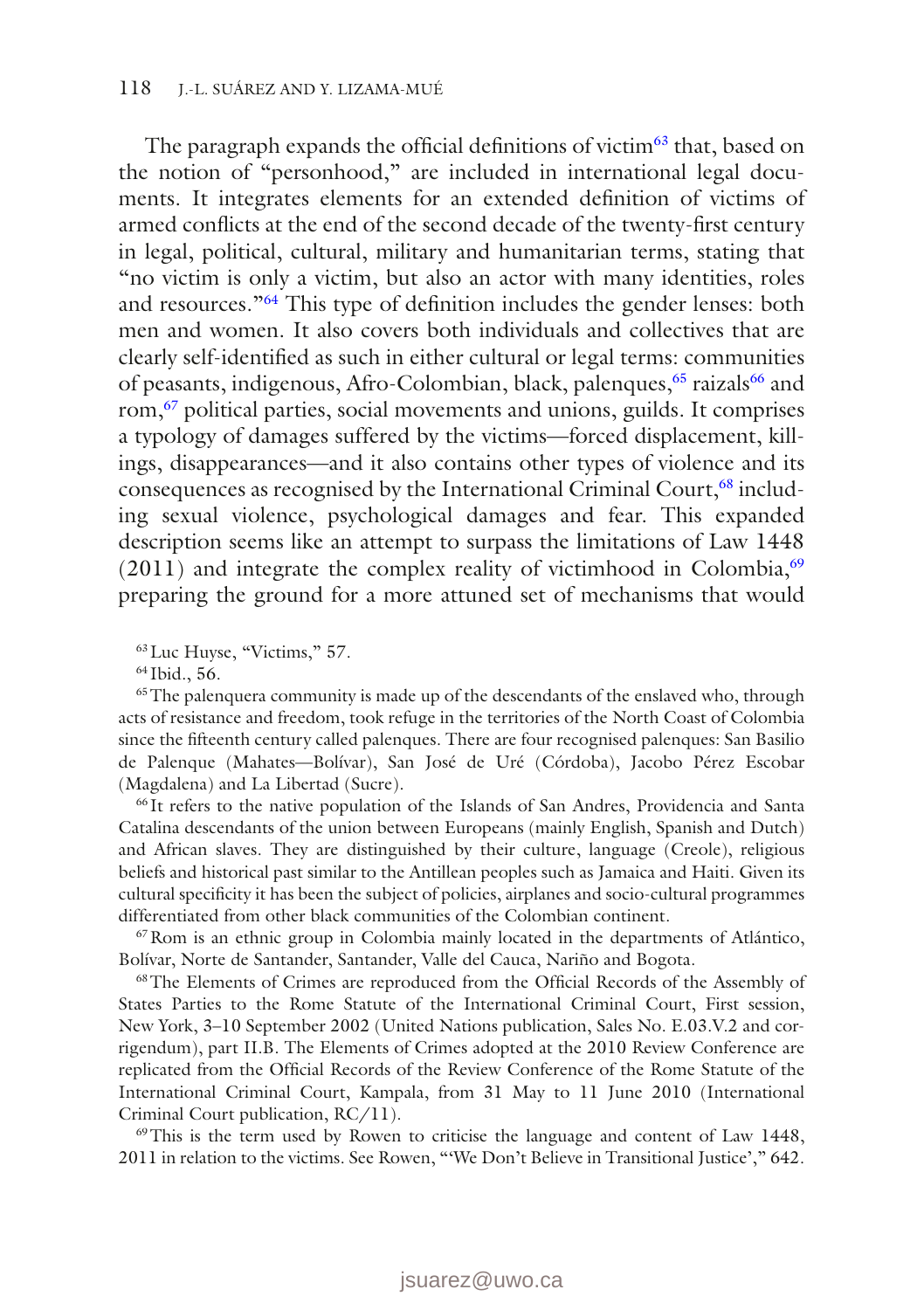achieve justice for all types of victims of the Colombian conflict. At the same time, it also clearly reflects the difficulties expressed by several scholars to provide a satisfactory definition and a comprehensive categorisation of victims in processes of transitional justice.[70](#page-22-0)

These ambitious goals are the result of victims' participation in the negotiations in Havana, one of the outstanding elements of Colombia's peace process and the resulting system of transitional justice. And it might be the diversity of the voices listened to by the government and the FARC during the negotiations that led to the adoption of a definition that left some aspects open. These include the number of victims, estimated to be in the millions, although the Single Registry of Victims offers very specific numbers based on administrative requirements.<sup>[71](#page-22-1)</sup> It also includes the great variety of groups and affected populations, whose list ends with the expression "among others," and the use of instances of other forms of violence, as in, "such as, such as" instead of a rigorous set of criteria or a closed list when referring to other forms of victimisation. It is not a closed or strict definition, but an adaptable and adjustable statement that tries to step around the classification of victims in categories.[72](#page-22-2)

The description of victims agreed upon in Havana also tries to reflect as much as possible the multiple dimensions and gravity of the suffering of victims in the Colombian armed conflict. As a result, the open-ended description of victims falls into the instability or liquidity between the semantically limited language of peace in the Havana conversations and the complex reality this language tries to capture. The more the language of the agreement attempted to touch upon the issues that limit the victims to space, time and diversity[,73](#page-22-3) the more difficult the effort became. It is as though the victims, the human beings, as well as the words that define them, became fluid in the whirl of unstable elements of the list. The reader is left to imagine the rest, both the unspeakable dimensions of victimhood,

<span id="page-22-0"></span>70Mijke de Waardt, "Naming the Victims: The Semantics of Victimhood," *International Journal of Transitional Justice*, 10 (2016): 432–433.

<span id="page-22-1"></span>71There are 8,250,270 victims of the armed conflict registered according to the Unique Victims Registry. Accessed 6 December, 2018. <https://rni.unidadvictimas.gov.co/RUV>.

<span id="page-22-2"></span> $72$  Huyse classifies victims along three "broad distinctions": individual-collective, directindirect and first-second generation victims whereas Nesiah highlights the complexities surrounding the establishment of formulas for victim-centred processes of transitional justice. See Luc Huyse, "Victims," 54; Vasuki Nesiah, *Transitional Justice Practice*, 26.

<span id="page-22-3"></span>73The Comprehensive System explicitly declares that has "an equity-based and genderbased approach." Negotiation Table, *Borrador Conjunto Víctimas*, 5.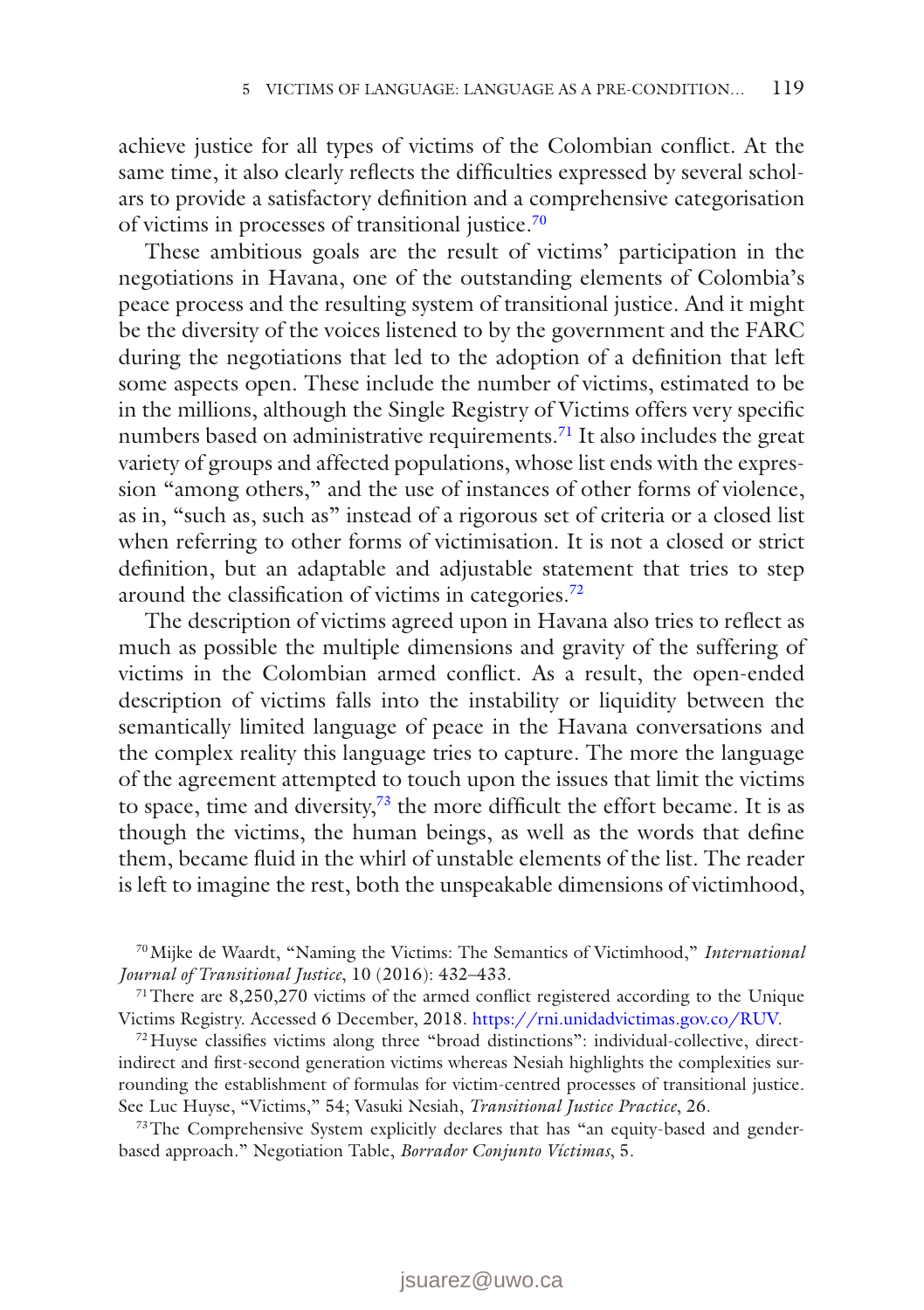and all other possible types of victims not contained in this list.<sup>[74](#page-23-0)</sup> The writers of the agreement on victims struggled on the one hand to avoid the exclusion and the discouragement of collective action that de Waardt has identified for the case of Peru as side effects of "external semantic victim categorization.["75](#page-23-1) On the other hand, the same difficulties appeared when the drafters attempted to capture the plurality attached to the diversity of violence suffered by human beings in the long Colombian conflict. By doing that, they drove the language of peace and victimhood off the cliff of the unlimited. The list, according to Umberto Eco, becomes a tool to stir the world, to put into practice Thesaurus' invitation to accumulate properties so that new relations among things that are normally far away from each other emerge, or, in any case, to put into question those that are accepted by common sense[.76](#page-23-2)

The distance between the sought-after effects of this type of list, which is an invitation to explore plurality and reorganise relations, and the semantic consequences it actually produces is made clear in Foucault's assertion that those lists create certain monstrosities by reducing to nothing the space for common encounters[.77](#page-23-3) Victims are closer, but they cannot coexist in the same space.

The second feature of the description of victims in the peace negotiations in Colombia is its reliance on a victims' identity perspective. This approach is the result of the deployment of the principle of diversity<sup>[78](#page-23-4)</sup> assumed at a conceptual level by the negotiating teams and channelled through the participation of groups of victims in several audiences throughout the negotiations[.79](#page-23-5) Beyond the dilution of diversity into the unlimited elements of the list, the notion of victim sought after by both

<span id="page-23-0"></span> $74$  Umberto Eco has explored the unspeakable character of certain lists that play with that rhetorical topos. See Umberto Eco, *The Infinity of Lists* (London: MacLehose, 2012), 49.

<span id="page-23-1"></span>75Mike de Waardt, "Naming the Victims," 444.

<span id="page-23-4"></span><span id="page-23-3"></span>77Eco, *The Infinity of Lists*, 395.

78That is, through the gender politics described by Catherine O'Rourke in terms of "state liability for private harms," "the militarization of everyday life," "acute public regulation of women's private reproductive lives" and the "public political manipulation of women's organizing." See Catherine O'Rourke, "Feminist scholarship in transitional justice: a de-politicising impulse?" *Women's Studies International Forum* 51 (2015): 122.

<span id="page-23-5"></span>79Patricia Lundy and Mark Govern, "Whose Justice? Rethinking Transitional Justice from the Bottom Up," *Journal of Law and Society* 35, no. 2 (2008): 279–283.

<span id="page-23-2"></span><sup>76</sup>Eco, *The Infinity of Lists*, 327.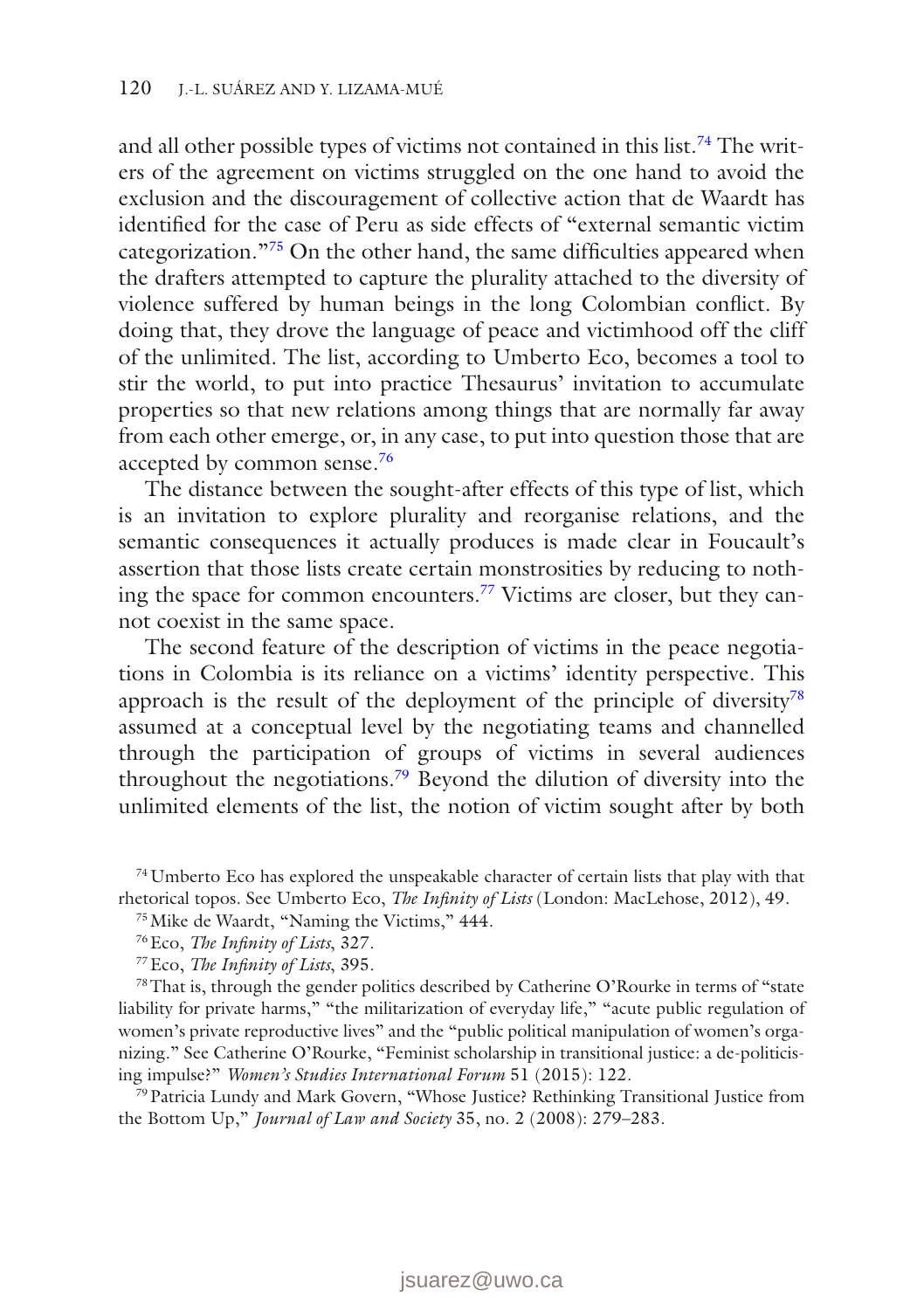negotiators and victims falls short of its goal because of the use of what Brubaker and Cooper have called "the prevailing constructivist stance of identity—the attempt to 'soften' the term, to acquit it of the charge of 'essentialism' by stipulating that identities are constructed, fluid and multiple."<sup>80</sup> Indeed, it is this constructivist approach to identity<sup>[81](#page-24-1)</sup> that ends up filling up and almost taking over the description of victim. The result is a proliferation of multiplicities that preclude the political potential[82](#page-24-2) in Colombia's social, cultural, and ethnic diversity and fail to take shape in the terms of description of the justice component of the *Final Agreement*. [83](#page-24-3) As Angel-Botero has explained for the case of peasants when considered as a group category, transitional justice reiterates the differences previously created by the implementation of notions of multiculturalism in this sphere, which resulted in rendering the peasant unreadable by state-sponsored programmes and policies.<sup>84</sup>

<span id="page-24-0"></span>80Rogers Brubaker and Fredrick Cooper, "Beyond 'identity'," *Theory and Society* 29, no. 1 (2000): 1–47.

<span id="page-24-1"></span> $81$  Rarna Kapur denounced that as well intentioned as it was, the attempt to integrate cultural diversity into a gender analysis resulted in more "cultural essentialism and the construction of other as backward and uncivilized," especially when approach through the lenses of violence, which is the perspective taken in transitional justice mechanisms. See Rarna Kapur, "The Tragedy of Victimization Rhetoric: Resurrecting the 'Native' Subject in International/Post-Colonial Feminist Legal Politics," *Harvard Human Rights Journal* 15, no. 1 (2002): 18.

<span id="page-24-2"></span><sup>82</sup> It is not clear how the action path argued for by Paul Gready and Simon Robins in order to widen and deepen the "conceptualization of the role that civil society plays in transitional justice processes" by advancing the concept and role of a new civil society in transitional justice and replacing the latter with the concept of "justice in transition" would be more effective in a country whose state struggles to effectively reach large parts of the territory and to provide some of the basic public services characteristic of socio-liberal states. The manipulation of the debate around the "gender ideology" allegedly hidden in the agreement and the negative result in the plebiscite are proof of both the political manipulation of the notion of victims and the practical difficulties to articulate principles of diversity that are socially acceptable and legally useful in a post-conflict Colombia. See Paul Gready and Simon Robins, "Rethinking Civil Society and Transitional Justice: Lessons from Social Movements and 'New' Civil Society," *The International Journal of Human Rights* 21 (2017): 956. 83 It is important to acknowledge that the selection process of the members of the multiple

<span id="page-24-3"></span>organisms of the transitional justice system has been guided by principles of equity, diversity and inclusion.

<span id="page-24-4"></span>84Carolina Angel-Botero, "Reproduciendo diferencia: la negociación de identidades ciudadanas en el marco de la justicia transicional," *Revista de Estudios Sociales* 59 (2017): 46.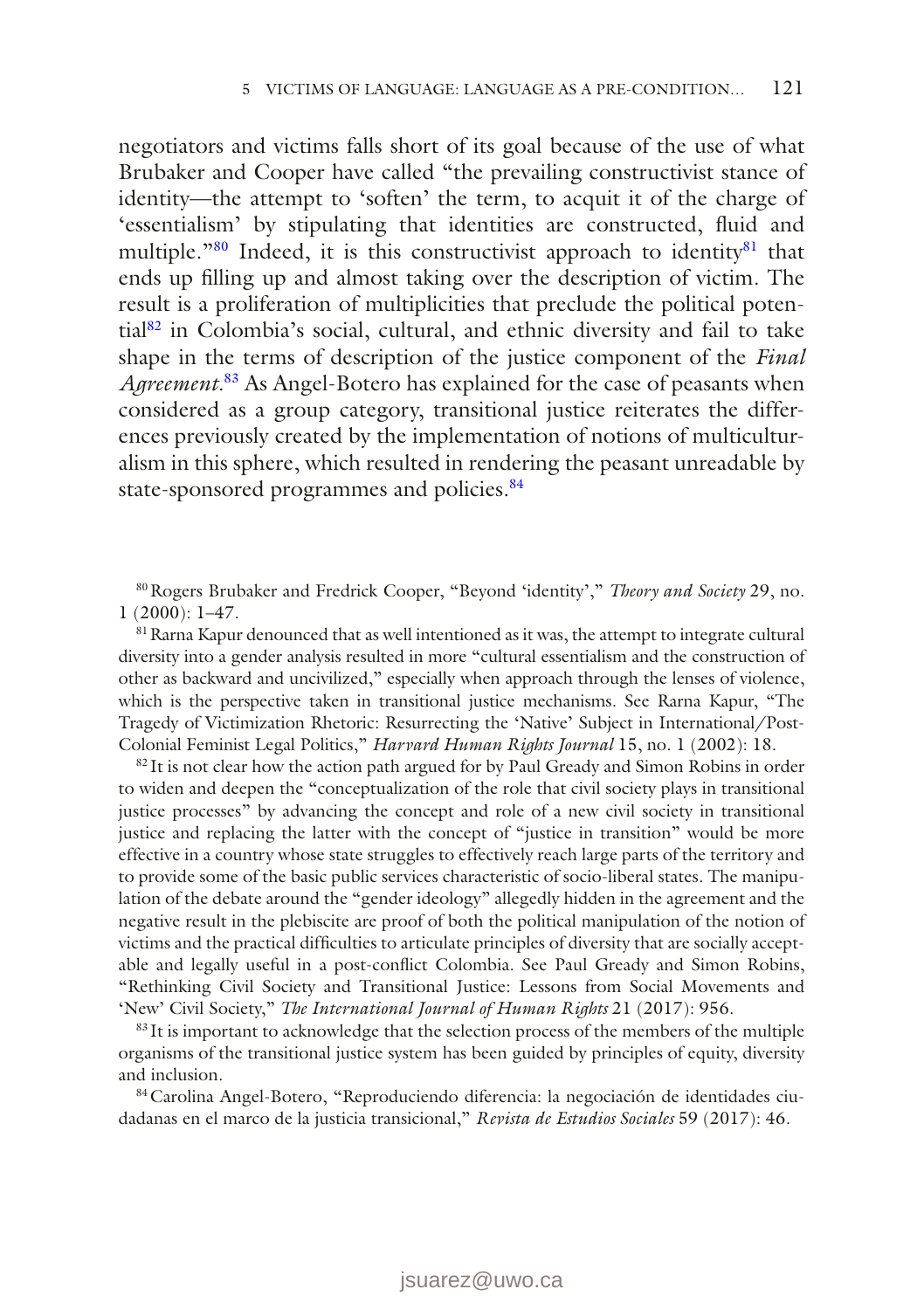The list of victims contained in this description comprises who the victims are, but also who will be considered victims in the future, in the case that some of the open clauses of the text become active at some point.<sup>[85](#page-25-0)</sup> The gravity and moral weight of the atrocities described in this fluid definition are resisted by the liquidity of the words needed to capture them.[86](#page-25-1)

Victims are considered fluid in two respects, what results in an ambiguous language that makes it difficult to effectively implement the system. First, their number and composition are open and can be extended if the conditions for their belonging change. That is, the concept of victim in the Colombian agreement assumes that the condition it represents is not necessarily binary and, therefore, it cannot be captured as a set of positive or negative components. Victimhood fails to be defined when the definition is based on dialectical antagonisms $87$  that condemn victims to stay forever in an emotional and social state of victimhood. The signals of victimisation occupy a wide and somehow continuing spectrum, and these need to be expressed through a more nuanced and complex language. Second, those signs undergo a process that connects them with time at an essential level and makes it necessary to protect their condition in the future. The difficult relationship between victims, time, and language has been recognised at the level of the individuals' self-percep-tion<sup>88</sup>—as "the term victim defines them in terms of their past.<sup>["89](#page-25-4)</sup> But what about their condition of victims in the future, once the ideal state of a "stable and long-lasting peace" has been achieve. Are victims considered ex-victims once transitional justice has been served? Should transitional justice conceptually consider several steps to facilitate the transition of victims to a new condition as ex-victims similar to the condition performed by ex-combatants?<sup>90</sup> If deployed efficiently, that is, if the peace

<span id="page-25-0"></span>85 Daniel Ruiz Serna has argued that the Law of Victims (Law 1448, 2011) could be interpreted as acknowledging the territory itself as a victim of the conflict and therefore making it a subject of rights. This would align the concept of territory better with indigenous ontologies via the extension of the traditional notion of victimhood. See Daniel Ruiz Serna, "El territorio como víctima. Ontología política y leyes de víctimas para comunidades indígenas y negras en Colombia," *Revista Colombiana de Antropología* 53, no. 2 (2017): 88.

<span id="page-25-1"></span>86Zygmunt Bauman*, Liquid Modernity* (Cambridge: Polity Press, 2003), 18.

<span id="page-25-2"></span>87Mike de Waardt, "Naming the Victims," 446.

<span id="page-25-4"></span><span id="page-25-3"></span>88Luc Huyse, "Victims," 60.

89Rama Mani, *Beyond Retribution: Seeking Justice in the Shadows of War*, (Cambridge: Polity Press, 2002).

<span id="page-25-5"></span>90 "That is, it is a passage of sorts between two states of affairs that seek to address past abuses while preparing for a future of peace, stability, and the rule of law shaped by human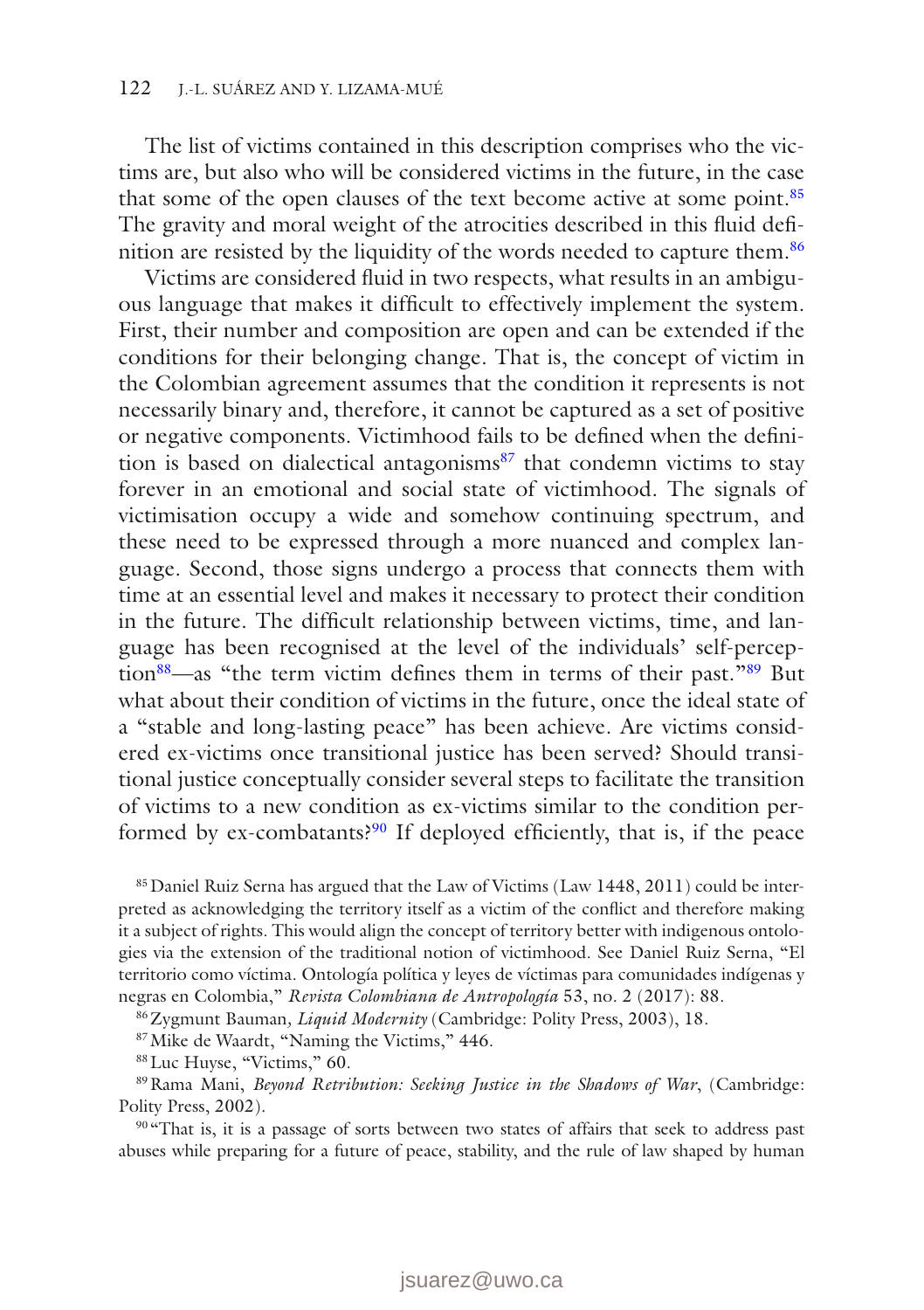agreement is successfully implemented, would this transition end up with the restoration of the victims' dignity and their own estimation as integrated citizens $91$  and full members of their communities? Only, then victims will become past-victims<sup>92</sup> and peace might become a reality, individually and collectively.<sup>[93](#page-26-2)</sup>

#### **CONCLUSIONS**

Analysing the language on victims in Colombia's peace agreement is key to understanding whether the numerous statements of the negotiating parties about the centrality of the victims in the agreement were actually reflected in the intricacies of such complex political and legal document. At stake is whether language can become an ameliorating factor that would buttress the TJ process and promote permanent peace.

rights. Thus, any gains made through processes of transitional justice should not end with such processes, but should be used as a base by the transitional governments upon which to build, reinforce, and grow, in order to ultimately reach the desired model of society and governance." Samar El-Masri, Tammy Lambert & Joanna Quinn, "Changing the context: can conditions be created that are more conducive to transitional justice success?" in this volume.

<span id="page-26-0"></span><sup>91</sup>The testimony collected by Mike de Waardt from some Peru's victims reinforces the duality between victimhood and citizenship that characterises the practical measures of that country's transitional justice system. See Mike de Waardt, "Naming the Victims," 433. In the complex problem of making the victims the protagonists in transitional justice, Juan E. Méndez has argued the importance of a human rights perspective in demanding "affirmative measures to ensure that victims, survivors and their families would now be recognized as first-class citizens with specific rights and entitlements." See Juan E. Méndez, "Victims as Protagonists in Transitional Justice," *International Journal of Transitional Justice* 10, no. 1 (2016): 1–5.

<span id="page-26-1"></span> $92$  It is the triple dimension of the mechanism of recognition/acknowledgement—of the victims as such—the voluntary recognition of responsibilities by those who participated in the conflict and of the society as a whole of this legacy of violations and infractions that substantiates the definition of victim here. Specifically, the first dimension of recognition talks of "victims as citizens (ciudadanos y ciudadanas) whose rights were infringed and as political subjects who are vital for the transformation of the country." Negotiation Table, *Borrador Conjunto Víctims*, 8.

<span id="page-26-2"></span><sup>93</sup> Although the language in the peace agreement gets closer to articulate this transition, the well noted fact that only a minority of victims get the benefits of transitional justice due to lack of resources will likely preclude a satisfactory implementation of those principles. Loyo Cabezudo has made an overall positive evaluation of the Comprehensive System of Transitional Justice included in the Final Agreement, although this author has also pointed out what she considers loopholes in the articulation of the relations between the Justice and Truth components. See Loyo Cabezudo, "La justicia transicional en Colombia: ¿Un instrumento para erradicar la impunidad?," *Anuario Iberoamericano de Derecho Internacional Penal*, 5 (2017): 38–39.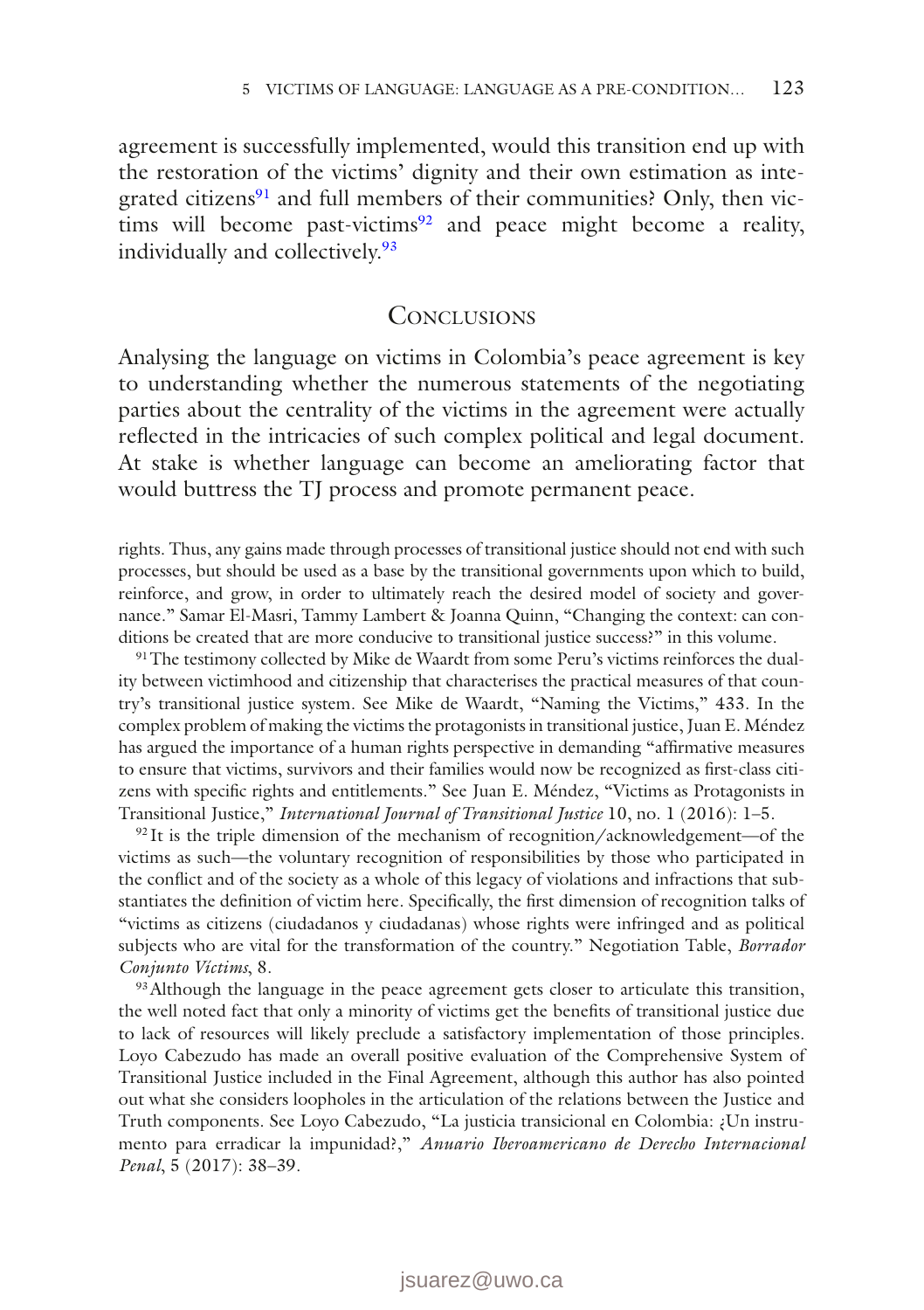The analysis of the documents published by the Negotiation Table shows that the victims play a salient linguistic role only in very specific moments of the negotiations and are, at least linguistically, mostly absent when the parties talk about issues other than the item on victims. Even on the question of victims, the results are mixed. On the one hand, the victims emerge into the language only when the word "conflict" is used to describe the situation in Colombia over the last fifty years. In the case of the Historical Commission, the analysis of the causes of the conflict assumed the ideological or disciplinary lenses of the authors, leaving aside, for the most part, the study of the victims. On the other hand, the conflict and the victims are inextricably linked because a third element, the culprits, need both of those elements to enter the solution of the problem through the *Special Jurisdiction for Peace*. In this respect, one wonders if the victims are just an excuse needed to salvage other parts of the agreements, in particular, the requirements of special justice systems that are typical of transitional justice. The necessity of creating systems of transitional justice that compensate the victims and allow for the reintegration of perpetrators into society and that return both victims and victimisers to the condition of citizens is generally agreed to be worthwhile. However, if the goals and promises inserted in the Comprehensive System designed in Colombia are not fulfilled during its implementation, then the revictimisation of the victims would only serve to legitimate an agreement that some scholars have described as a pact between elites.<sup>94</sup> Therefore, the victims would not reap any of the benefits that should flow to the components of truth, reparations, non-repetition and political participation. Such perversion of the transitional justice system's integrity and of the Final Agreement's goals would result in a new violation of the victims' rights, in this case by the state, as one of the results of the accord is the elimination of the FARC as a political actor outside the boundaries of the state.<sup>95</sup> The victims would not be able to make the transition into citizenship.

In the "Comprehensive System of Truth, Justice, Reparations and Non-Repetition," the parties struggle to propose a stable definition of victim and language serves as the malleable conduit for a very fluid concept of victim that integrates many of the ideas coined by postcolonial and

<span id="page-27-0"></span><sup>94</sup>León, Juanita, "'Los acuerdos de La Habana básicamente son un acuerdo de élites': Luis Jorge Garay," *La Silla Vacía*, 14 April 2016, [https://lasillavacia.com/historia/](https://lasillavacia.com/historia/los-acuerdos-de-la-habana-b-sicamente-son-un-acuerdo-de-lites-luis-jorge-garay-55462) [los-acuerdos-de-la-habana-b-sicamente-son-un-acuerdo-de-lites-luis-jorge-garay-55462.](https://lasillavacia.com/historia/los-acuerdos-de-la-habana-b-sicamente-son-un-acuerdo-de-lites-luis-jorge-garay-55462)

<span id="page-27-1"></span><sup>95</sup>The preeminence of the national government—and the role as principal actor among the institutions of the state—as the main political actor after the conflict is made evident by its position as the most used term throughout all the documents and the Final Agreement.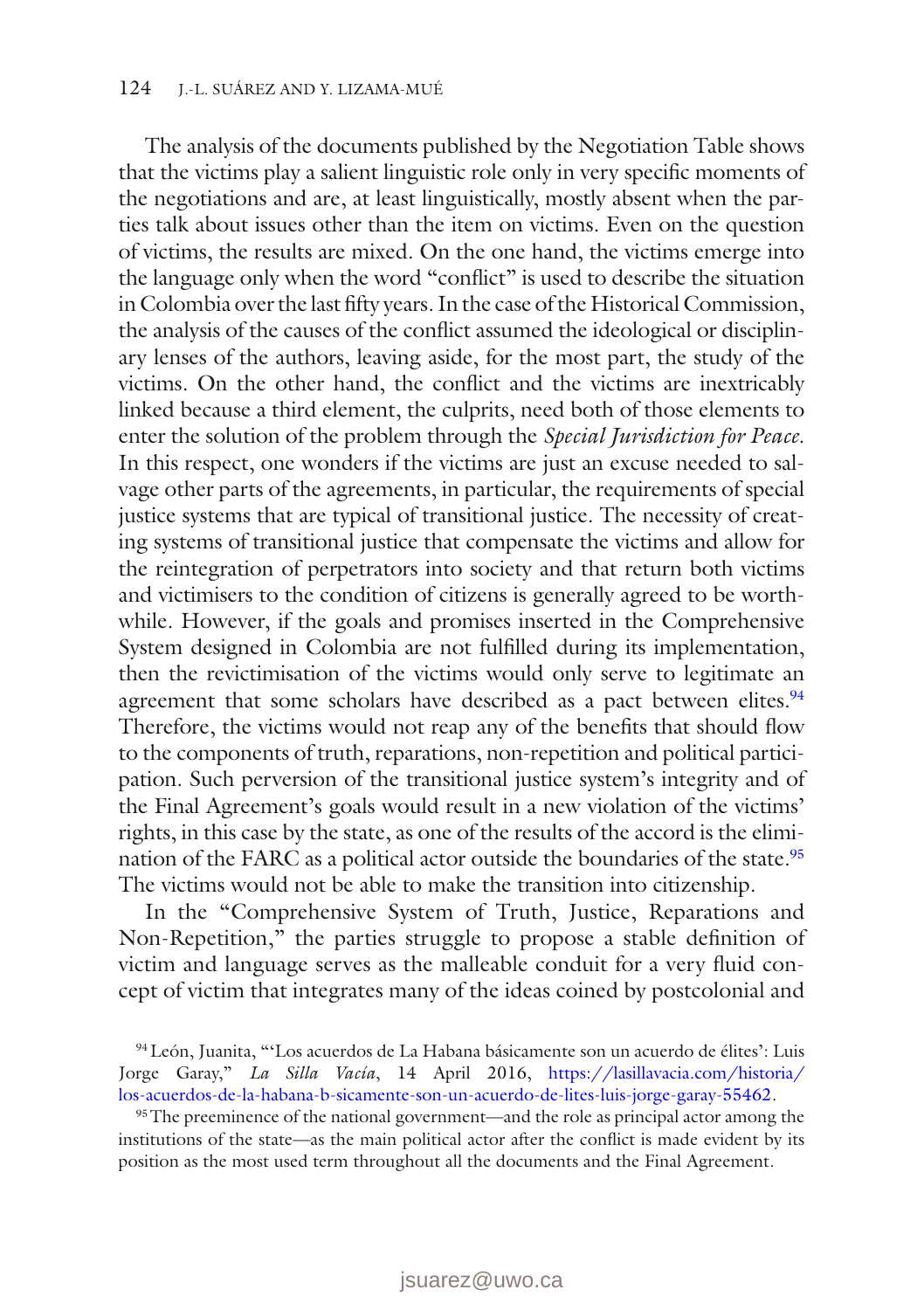feminist cultural theories. The more fluid the concept, the better the chances of adopting a description that serves the goal of recognising diversity in the forms of citizenship. This seems to have been the decision of the parties after listening to the victims. It is in this section of the documents that the victims play a key role in pushing the boundaries of the concept of citizen and become the main subject to test if all branches of the Colombian state would have the willingness and ability to deliver on the plans and mechanisms that make concrete the victims' recovery of their rights.

Finally, we recommend that in future negotiations, the parties test the content of the documents they publish to make sure that their public declarations and the principles that inspire the negotiations are really reflected in the language choices they make. Given the complexity and duration of the negotiations and the length and number of the documents, natural language processing and artificial intelligence techniques would offer a cheap and efficient manner to automatically read the documents and test the linguistic assumptions of the negotiators. By doing this, the parties will make sure that the assumed pre-conditions they have established to guarantee the success of the proposed transitional justice system will, in effect, be directly derived from the language they use. At the end of the day, the language of the agreement is the only thing left after the conflict ends and peace becomes the natural way of society moving forward. The alternative is to make the victims also victims of language.

#### **BIBLIOGRAPHY**

- Angel-Botero, Carolina. "Reproduciendo diferencia: la negociación de identidades ciudadanas en el marco de la justicia transicional." *Revista de Estudios Sociales* 59 (2017): 44–55.
- Bird, Steven, Ewan Klein, and Edward Loper. *Natural Language Processing with Python*. California: O'Reilly Media, 2009. <http://www.nltk.org/book/>.
- Brubaker, Rogers and Fredrick Cooper. "Beyond 'identity'." *Theory and Society* 29, no. 1 (2000): 1–47.
- Comisión Histórica del Conflicto y sus Víctimas. *Contribución al entendimiento del conflicto armado en Colombia [Contribution to the understanding of the armed conflict in Colombia]*. Bogotá: Ediciones Desde Abajo, 2016.
- de Waardt, Mijke. "Naming the Victims: The Semantics of Victimhood." *International Journal of Transitional Justice* 10 (2016): 432–433.
- Firchow, Pamina. "Do Reparations Repair Relationships? Setting the Stage for Reconciliation in Colombia." *International Journal of Transitional Justice* 11, no. 2 (2017): 315–318.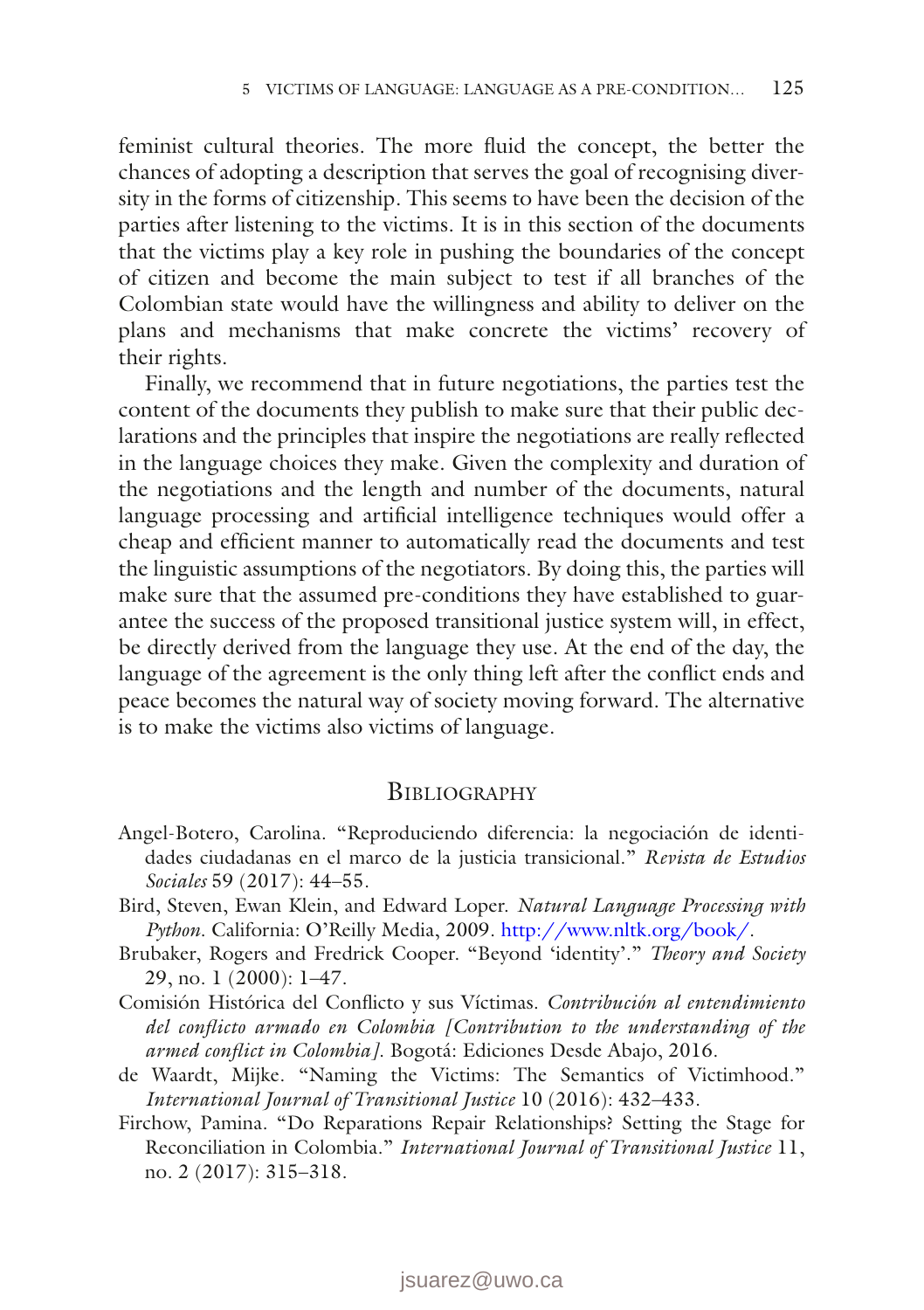- Gready, Paul and Simon Robins. "Rethinking Civil Society and Transitional Justice: Lessons from Social Movements and 'New' Civil Society." *The International Journal of Human Rights* 21 (2017): 956–975. [https://doi.org](https://doi.org/10.1080/13642987.2017.1313237) [/10.1080/13642987.2017.1313237.](https://doi.org/10.1080/13642987.2017.1313237)
- Huyse, Luc. "Victims," in *Reconciliation After Violent Conflict. A Handbook*, edited by David Bloomfield, Teresa Barnes and Luc Huyse. Stockholm: International Institute for Democracy and Electoral Assistance, 2003.
- Jamar, Astrid. *Victims Inclusion and Transitional Justice: Attending to the Exclusivity of Inclusion Politics: PA-X Report: Transitional Justice Series.* Edinburgh: The University of Edinburgh, 2018.
- Jaramillo, Sergio. *El tiempo de las víctimas [The moment of victims]*. Bogotá: Oficina del Alto Comisionado para la Paz, 2014. [http://www.altocomision](http://www.altocomisionadoparalapaz.gov.co/Prensa/Discursos/Documents/el_tiempo_de_las_victimas.pdf)[adoparalapaz.gov.co/Prensa/Discursos/Documents/el\\_tiempo\\_de\\_las\\_](http://www.altocomisionadoparalapaz.gov.co/Prensa/Discursos/Documents/el_tiempo_de_las_victimas.pdf) [victimas.pdf.](http://www.altocomisionadoparalapaz.gov.co/Prensa/Discursos/Documents/el_tiempo_de_las_victimas.pdf)
- Jones, Eric, et al. *SciPy: Open Source Scientific Tools for Python.* Accessed December 26, 2017. [https://www.scipy.org.](https://www.scipy.org)
- Kapur, Rarna. "The Tragedy of Victimization Rhetoric: Resurrecting the 'Native' Subject in International/Post-Colonial Feminist Legal Politics." *Harvard Human Rights Journal* 15, no. 1 (2002): 1–37.
- León, Juanita. "'Los acuerdos de La Habana básicamente son un acuerdo de élites': Luis Jorge Garay." *La Silla Vacía*. April 14, 2016. [https://lasillavacia.](https://lasillavacia.com/historia/los-acuerdos-de-la-habana-b-sicamente-son-un-acuerdo-de-lites-luis-jorge-garay-55462) [com/historia/los-acuerdos-de-la-habana-b-sicamente-son-un-acuerdo-de](https://lasillavacia.com/historia/los-acuerdos-de-la-habana-b-sicamente-son-un-acuerdo-de-lites-luis-jorge-garay-55462)[lites-luis-jorge-garay-55462.](https://lasillavacia.com/historia/los-acuerdos-de-la-habana-b-sicamente-son-un-acuerdo-de-lites-luis-jorge-garay-55462)
- Loyo Cabezudo. "La justicia transicional en Colombia: ¿Un instrumento para erradicar la impunidad?" *Anuario Iberoamericano de Derecho Internacional Penal* 5 (2017): 32–61.
- Lundy, Patricia and Mark Govern. "Whose Justice? Rethinking Transitional Justice from the Bottom Up." *Journal of Law and Society* 35, no. 2 (2008): 279–283.
- Mani, Rama. *Beyond Retribution: Seeking Justice in the Shadows of War*. Cambridge: Polity Press, 2002.
- McEvoy, Kieran and Kirstent McConnachie. "Victimology in transitional justice: Victimhood, innocence and hierarchy." *European Journal of Criminology* 9, no. 5 (2012): 527–538.
- Meertens, Donny and Margarita Zambrano. "Citizenship Deferred: The Politics of Victimhood, Land Restitution and Gender Justice in the Colombian (Post?) Conflict." *International Journal of Transitional Justice* 4, no. 2 (2010): 6–200.
- Méndez, Juan E. "Victims as Protagonists in Transitional Justice." *International Journal of Transitional Justice* 10, no. 1 (2016): 1–5.
- Negotiation Table. *Acuerdo General para la terminación del conflicto y la construcción de una paz estable y duradera [General Agreement to End the Conflict and Build a Stable and Lasting Peace]* Havana, 2012. [https://bit.ly/2RrhIwj.](https://bit.ly/2RrhIwj)